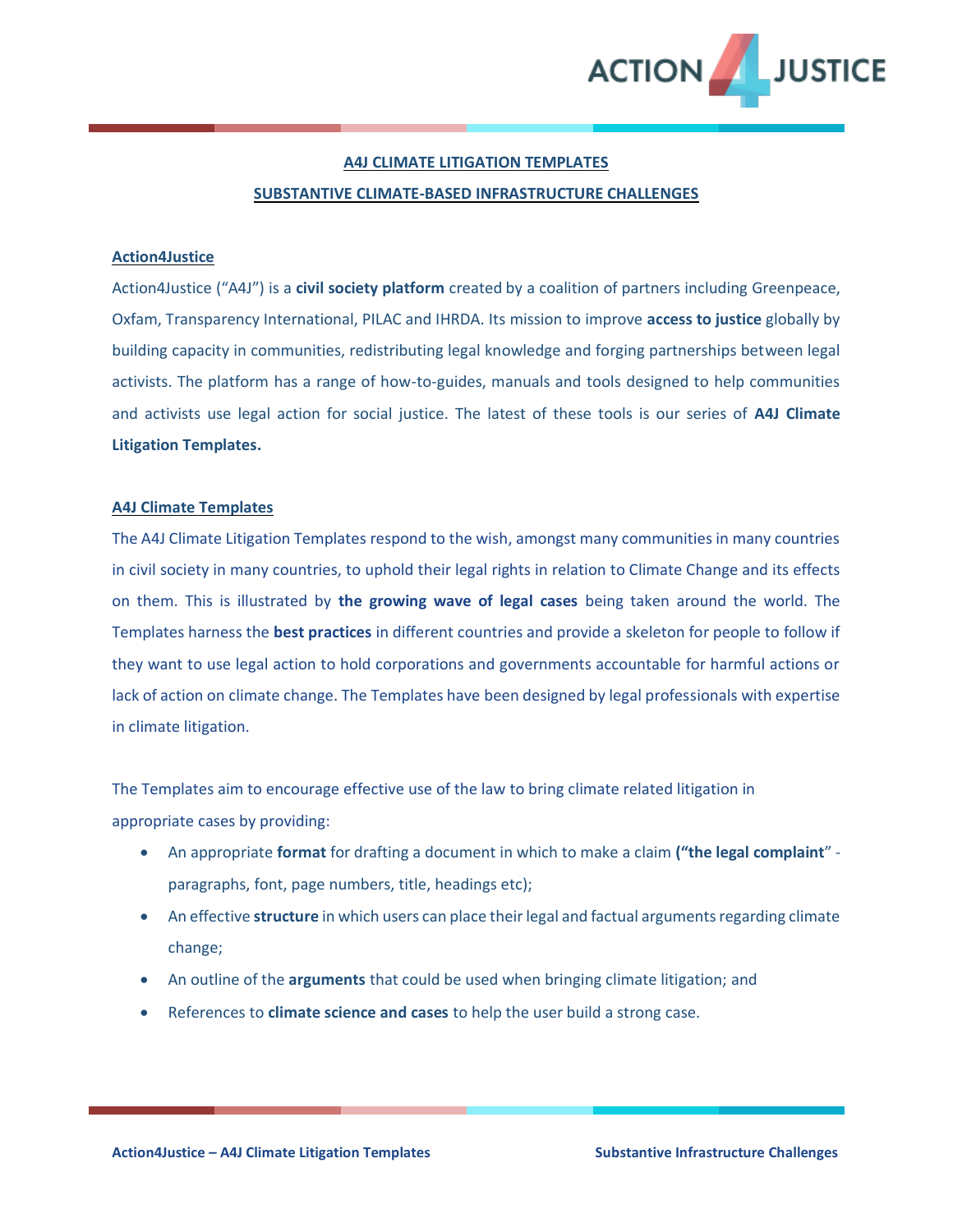While your complaint needs to be different depending on what country you are taking a legal case, the Templates provide useful general tips and guidance to get you started if you are thinking about using legal action for climate justice.

#### **A4J Template Substantive Climate-Based Infrastructure Challenges**

The **A4J Substantive Challenge Template** concerns legal cases brought against public bodies who have licensed resource extraction or infrastructure development which will significantly contribute to climate change (e.g. coal mines, oil drilling, fracking etc).

These projects can be challenged on the basis that the extent to which the project will contribute to climate change mean they will violate your human/constitutional rights and/or be inconsistent with the government's legal commitments to reduce its GHG emissions. Such challenges against carbon projects are starting to be brought in different countries:

- *Greenpeace Nordic and Nature and Youth v Ministry of Petroleum and Energy*: Environmental organisations in Norway are challenging a licensing decision to permit oil exploration in the Barents Sea. They are challenging the decision on the basis that it violates the constitutional right to a healthy environment;
- **The De Justicia Case:** A group of youth in Colombia successfully argued that the government's failure to stop illegal deforestation of the Amazon rainforest violated their constitutional rights to a healthy environment, health, water, life and food. While this case did not involve a government's act in licensing an infrastructural project, but its omission in failing to stop deforestation, it involves a similar argument (i.e. the government's actions which significantly contribute to climate change violates our rights).

The A4J Template extracts key tips, lessons and arguments from these cases, and others, that can be used to draft **complaints** in future cases (in some countries these documents are called pleadings, pleas, particulars of claim, points of claim or petitions). This is where the "**Claimant**" (the person bringing the case – in some countries this is called the plaintiff or complainant) argues that the "**Defendant**" (the government or public body that it is being brought against) has broken the law.

This complaint forms the basis of your case. It does not need to anticipate or "pre-empt" the defences the Defendant will use. It sets out your arguments which the Defendant will have to respond to before the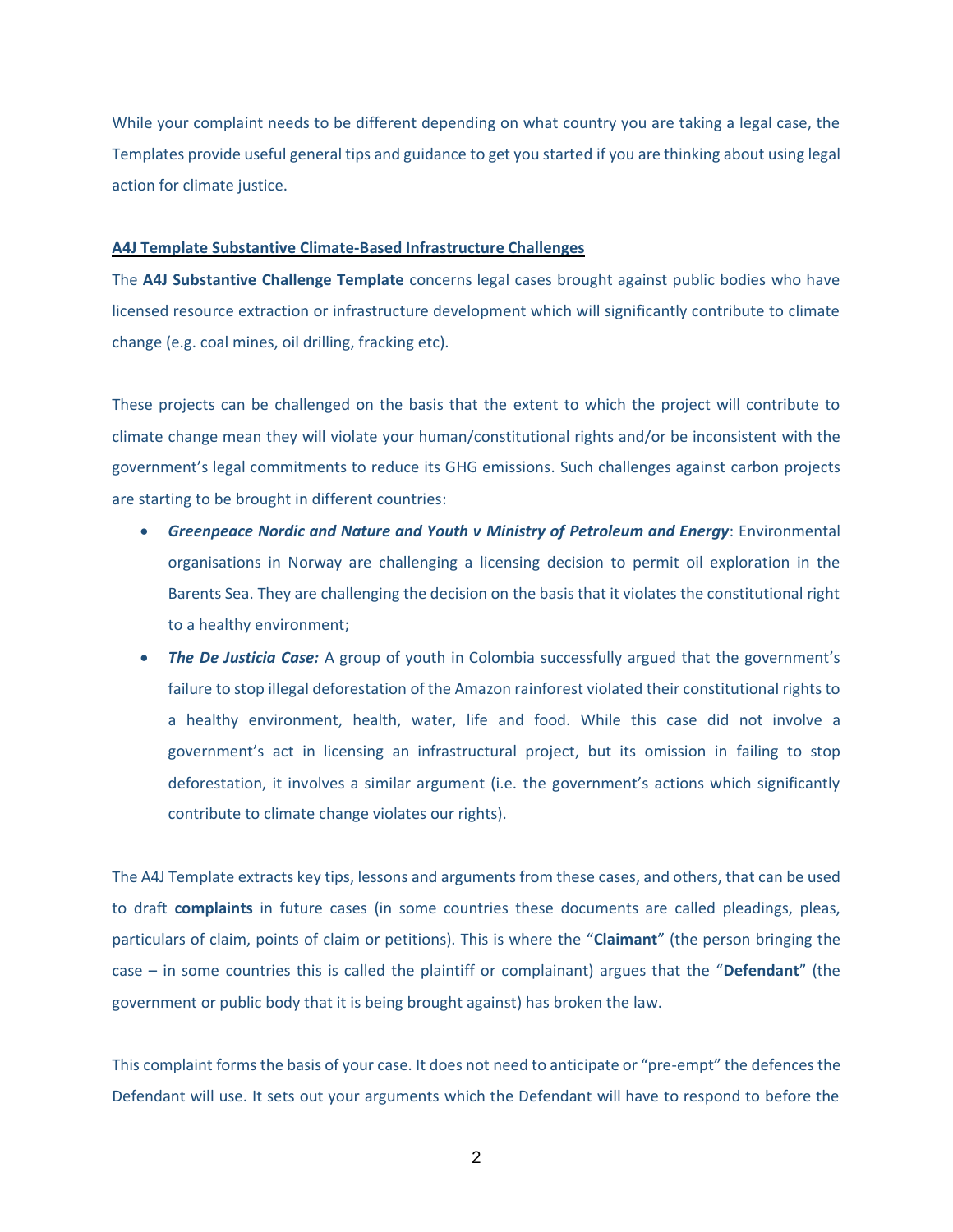case goes to court. However, it is important to note that litigation can only be successful if factual and legal grounds exist for bringing a claim. For example, the fact that you have suffered climate-related loss and damage, together with the fact that you think that your government's action on climate change is insufficient, will not in itself enable successful action to be brought. Many of the cases which have been brought have not succeeded and their cases have been dismissed. You will not be able to judge the prospects of success in bringing a case simply by looking at this template. You will need legal advice in the place where you are to assess whether such a claim is appropriate.

These cases involve **"grounds"** for arguing the law has been broken. Common grounds include **human and constitutional rights**, as well as **public law principles** and **climate change/environmental legislation**. These different claims can be broadly described as **"public law claims".** To bring a successful climate case under public law, you may need to:

- **1.** Prove that you have the court has jurisdiction (i.e. the power to hear the case)'
- **2.** Prove that you have **standing** (the right to bring a claim) because of either your location, the way you have been affected by climate change, or your status as an organization;
- **3.** Prove that the claim is **justiciable**, involving a legal question rather than a political question which infringes the separation of powers;
- **4.** Base your arguments in reliable **climate science** that demonstrates the causes and impacts of climate change (global, national and personal impacts);
- **5.** Have **evidence** of the project's **contribution to climate change** (e.g. the GHG emissions that will result from the project);
- **6.** Make strong **legal arguments** based on constitutional law and principles; and
- **7.** Outline the **remedy** or outcome you want to get if you win (e.g. an order to do something or stop doing something).

#### **Further Considerations**

The A4J Procedural Challenge Template gives you useful tips and guidance. However, in every successful case, you have to **adapt your arguments to the country** you are from/taking a case in. This means you will have to research:

- The procedure you need to follow to bring a case (including time limits for different steps of the case);
- The law on jurisdiction and standing in your country;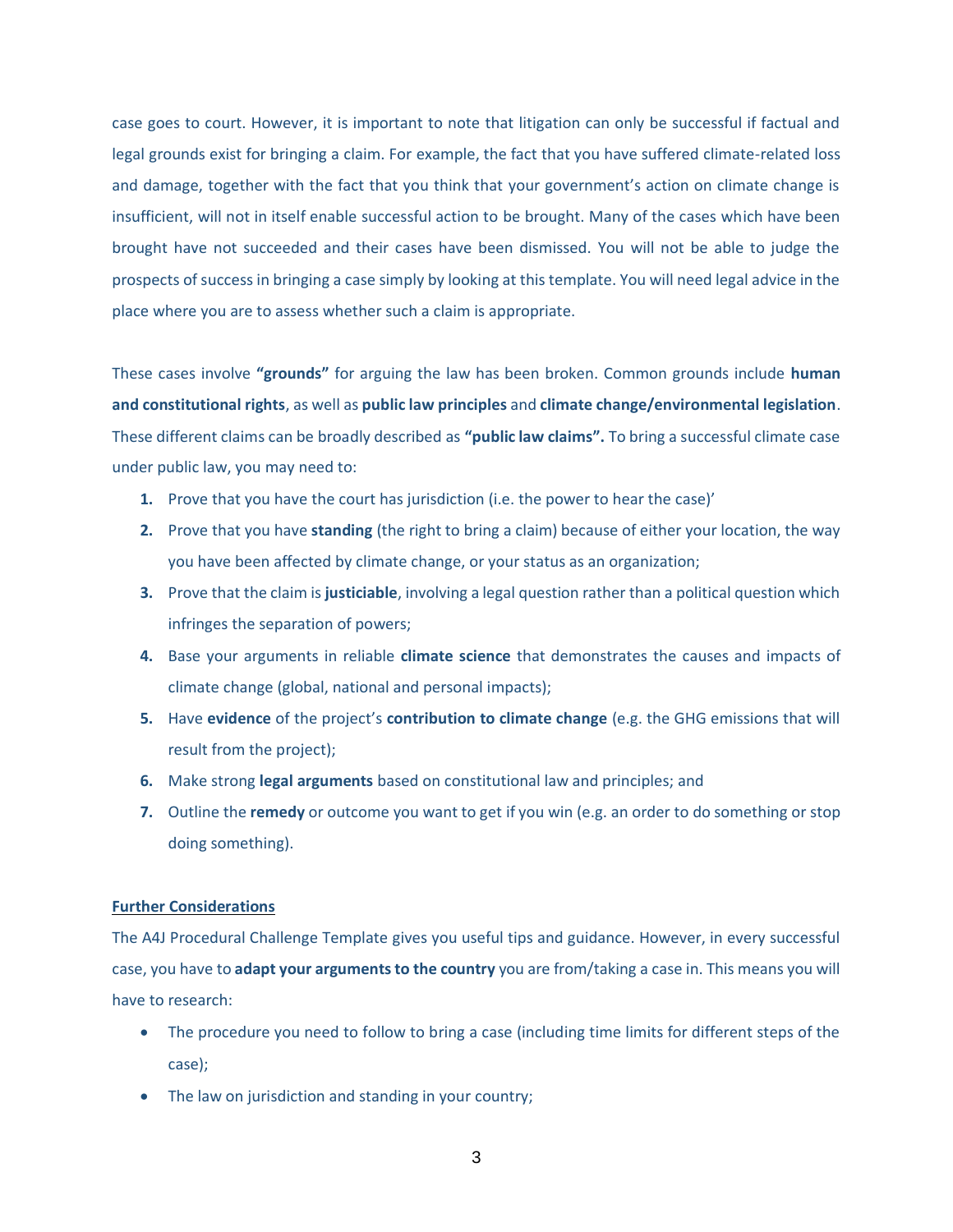- The substantive law (e.g. constitution, human rights law and environmental laws), their elements and key cases that support or undermine your case; and
- The remedies courts in your country are able to give.

You will also need to consider **practical issues**, such as:

- How you can fund your case;
- How you can gather evidence;
- Where you can get legal support;
- How you can enforce a court order if you win; and
- Threats that you may face in retaliation for bringing climate litigation.

The **[A4J platform](https://action4justice.org/)** can help you answer these questions but you will need legal advice in your country. We hope the A4J Infrastructure Challenge Template can help you hold your government accountable for and secure climate justice for your community.

It should also be noted that the A4J Template deals with "**substantive climate-based arguments**". Extraction and infrastructural projects can also be challenged on procedural grounds (see **A4J Template for Procedural Infrastructure Challenges**). In many cases, a combination of procedural and substantive arguments is used alongside each other.

#### **Disclaimer**

*The information within this template and all its material, including the pages to which it links ("content"), are for general information purposes only, prepared as a service to the public. The content is not intended for and does not constitute legal advice under any laws. The content may not reflect the current law in the Reader's jurisdiction. Readers should not rely upon the information of this website as a substitute for legal advice on any subject matter. No Reader should act or refrain from acting based on the content of this website without seeking appropriate legal counsel in the relevant jurisdiction. There is no attorney-client privilege created between the Authors of the content and the Readers of this website. The opinions presented here are those of the Authors alone and may not reflect the opinions of the supporter organizations or any individual attorney*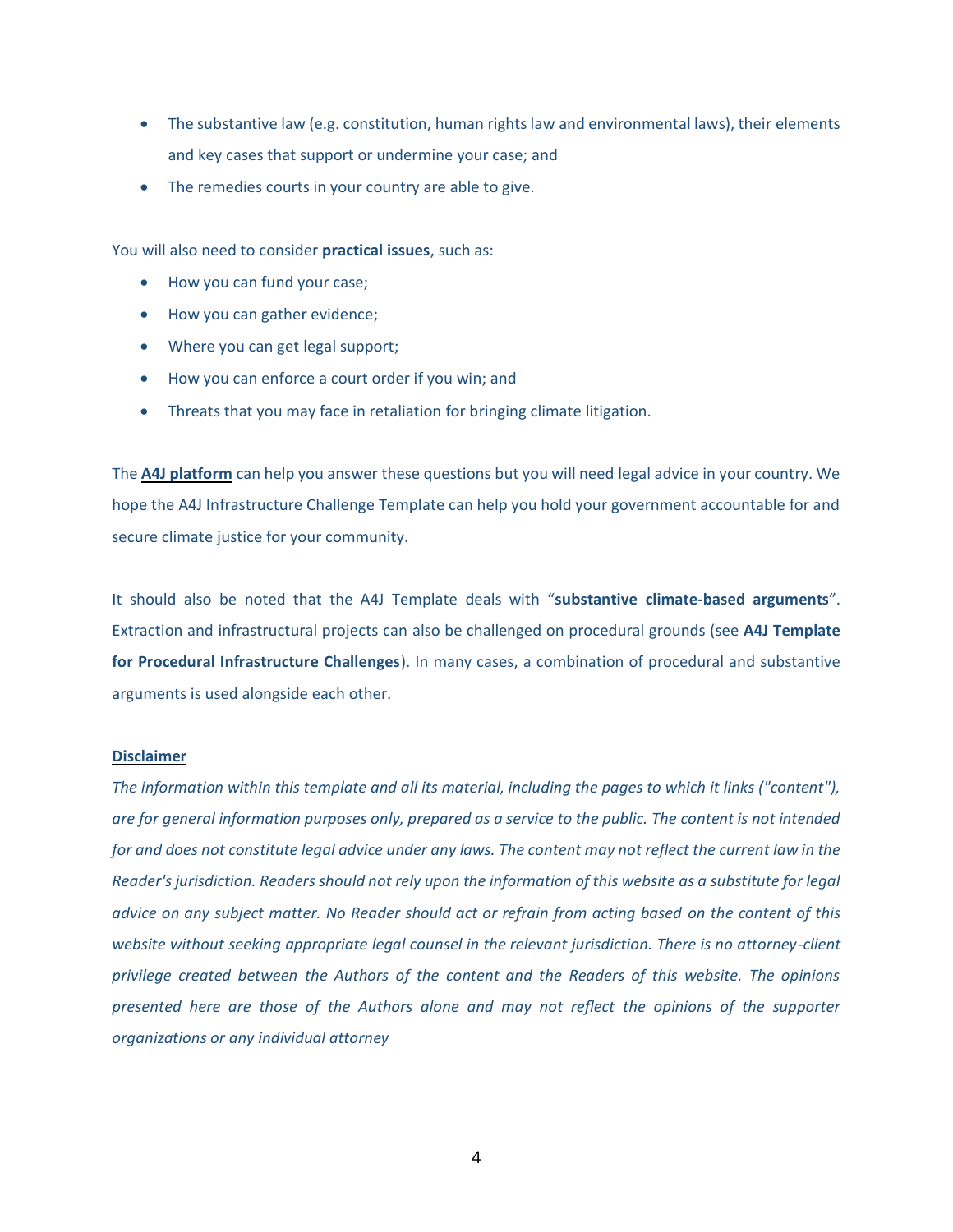# [COURT NAME]

### BETWEEN:

[Case Reference Number]

Claimant

[CLAIMANT NAME] and

[DEFENDANT NAME]

Defendant

COMPLAINT OF THE CLAIMANT

### **TABLE OF CONTENTS**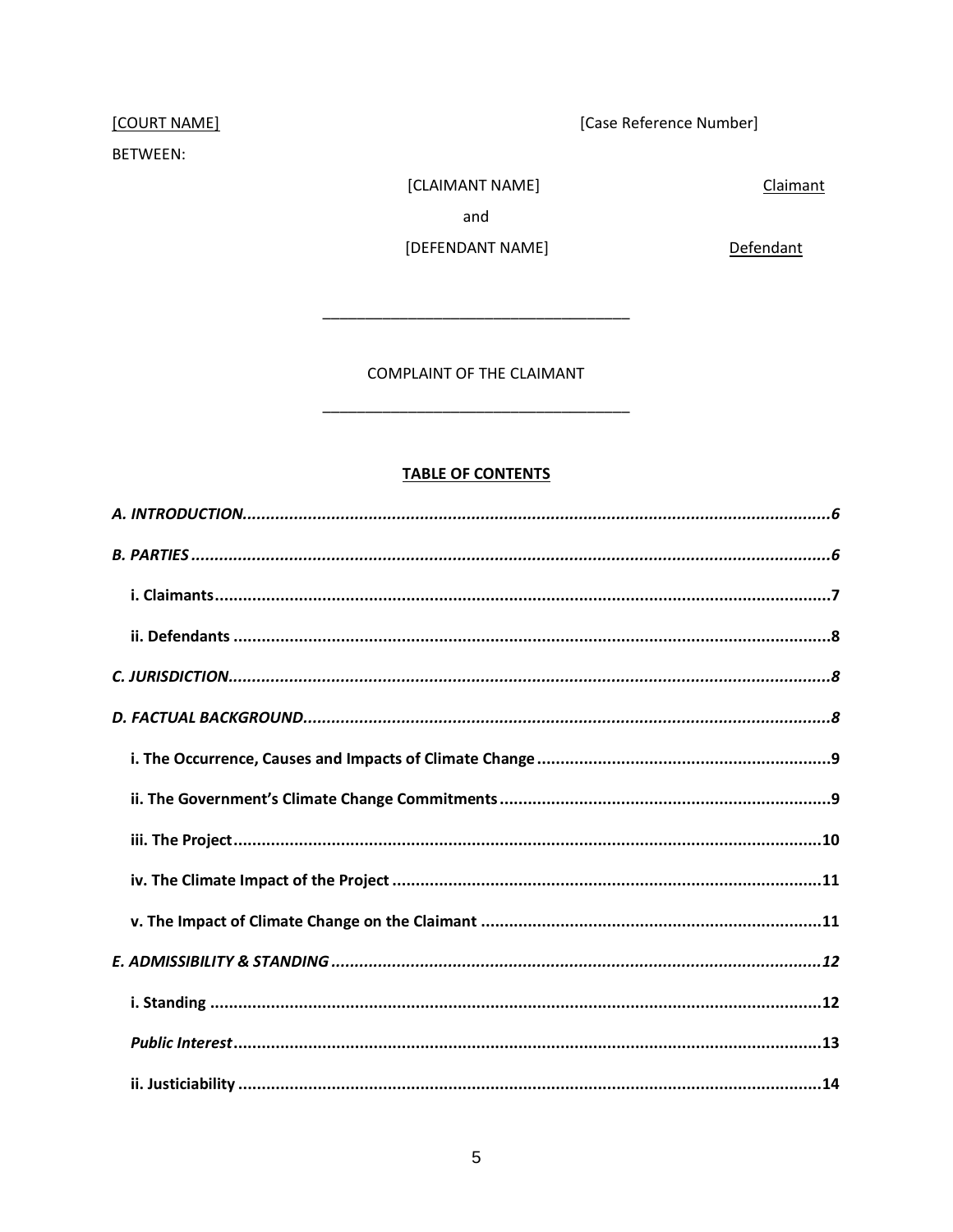| iii. Illegality (Unlawfulness or Ultra Vires) ……………………………………………………………………………………20 |  |
|----------------------------------------------------------------------------------|--|
|                                                                                  |  |
|                                                                                  |  |
|                                                                                  |  |

### A. INTRODUCTION

<span id="page-5-0"></span>1. The introduction provides a summary of the claim. The introduction should provide an overview of the following:

- a. Who the Claimant(s) is;
- b. Who is Defendant(s) is;
- c. An outline of the extractive/infrastructural project you are challenging;
- d. The project's contribution to climate change;
- e. The grounds for which you are claiming the Defendant has broken the law (you do not need to state your reasons for making this assertion in the introduction); and
- f. The relief or remedies that the Claimant seeks.

### **Example:**

Paragraphs 1-12 of the Claim in *Plan B Earth and Others v Secretary of State for Transport* [2019] [EWHC 1070.](http://blogs2.law.columbia.edu/climate-change-litigation/wp-content/uploads/sites/16/non-us-case-documents/2018/20181104_2019-EWHC-1070-Admin_complaint-1.pdf)

# B. PARTIES

<span id="page-5-1"></span>2. This section provides details on the claimants and the defendants in the case. This can be important information to establish the admissibility of the claim (see **section E**).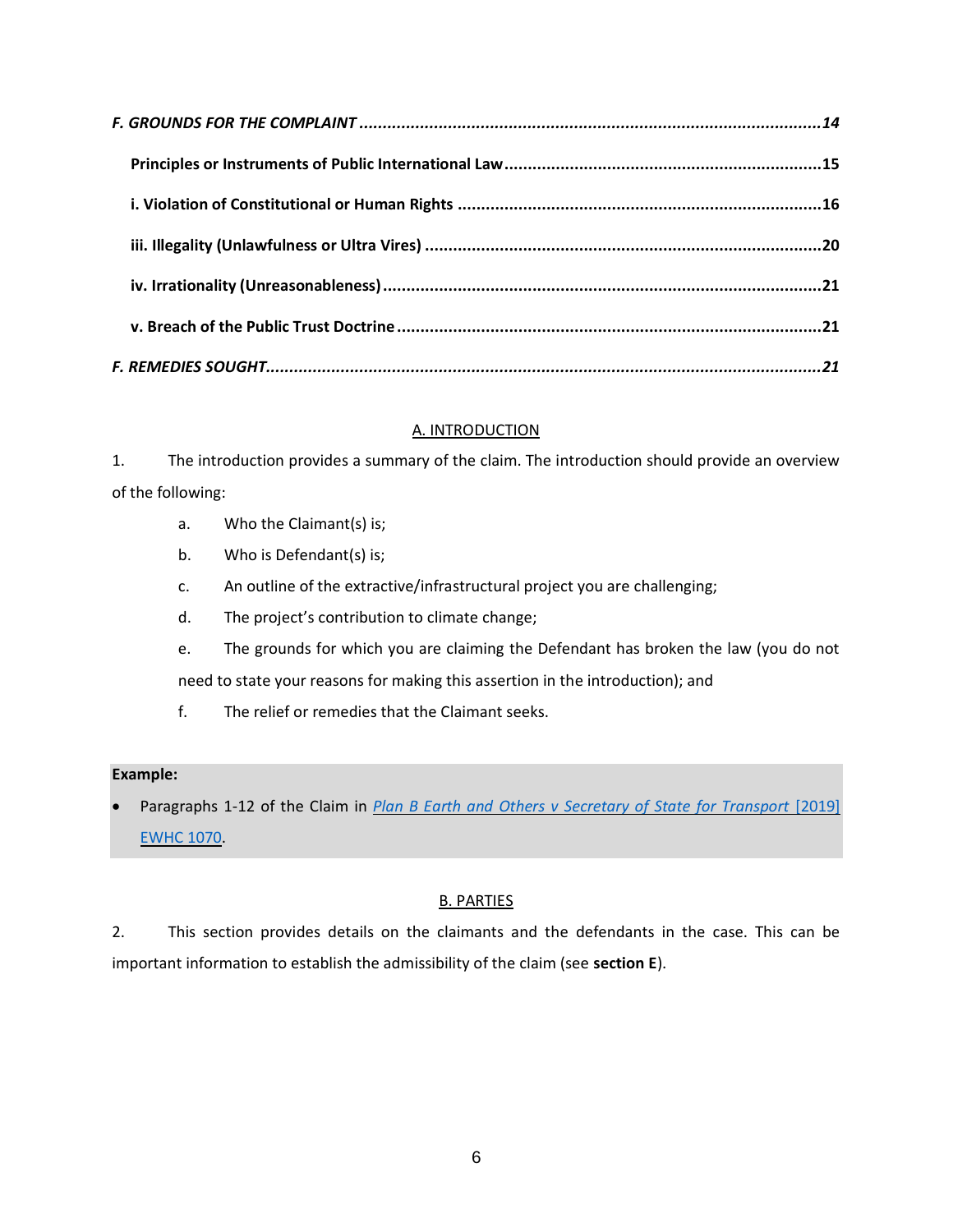### <span id="page-6-0"></span>**i. Claimants**

### *Individuals*

3. If the claimants are individuals, provide information regarding:

- a. Name;
- b. Citizenship and residence, particularly if location is vulnerable to climate change impacts
- (e.g. islands, exposure to floods and forest fires, coastal areas etc);
- c. Characteristics if relevant to climate change impacts (e.g. age (youth/elderly), disabilities, ethnicity or membership of an indigenous group);
- d. Occupation and way of life if relevant to climate change impacts (e.g. farming, fishing etc);
- e. Property that the Claimant owns if this has been impacted by climate change;
- f. The way in which climate change has impacted them personally; and
- g. If there are multiple claimants, have a paragraph that links the Claimants together (e.g. by the fact they are all from the same place, have the same way of life or are affected by climate change in a similar way).

#### **Example:**

- Paragraphs 16-90 of the complaint in *[Juliana et al v United States et al](https://static1.squarespace.com/static/571d109b04426270152febe0/t/57a35ac5ebbd1ac03847eece/1470323398409/YouthAmendedComplaintAgainstUS.pdf)* (USA); and
- Section 4.3.1. of the complaint in *STC4360-2018* [\(2018\) Case No 11001-22-000-2018-00319-01](http://blogs2.law.columbia.edu/climate-change-litigation/wp-content/uploads/sites/16/non-us-case-documents/2018/20180129_11001-22-03-000-2018-00319-00_complaint-1.pdf) *(De Justicia Case –* Colombia).

#### *Organisations*

- 4. If the claimants are organisations, provide information on the following:
	- a. Name;
	- b. Legal status;
	- c. Membership;
	- d. Country of incorporation;
	- e. A brief history of the organization;
	- f. The aims/mission of the organization as stated in its constitution/articles of association;

and

g. Activities of the organization in relation to climate change.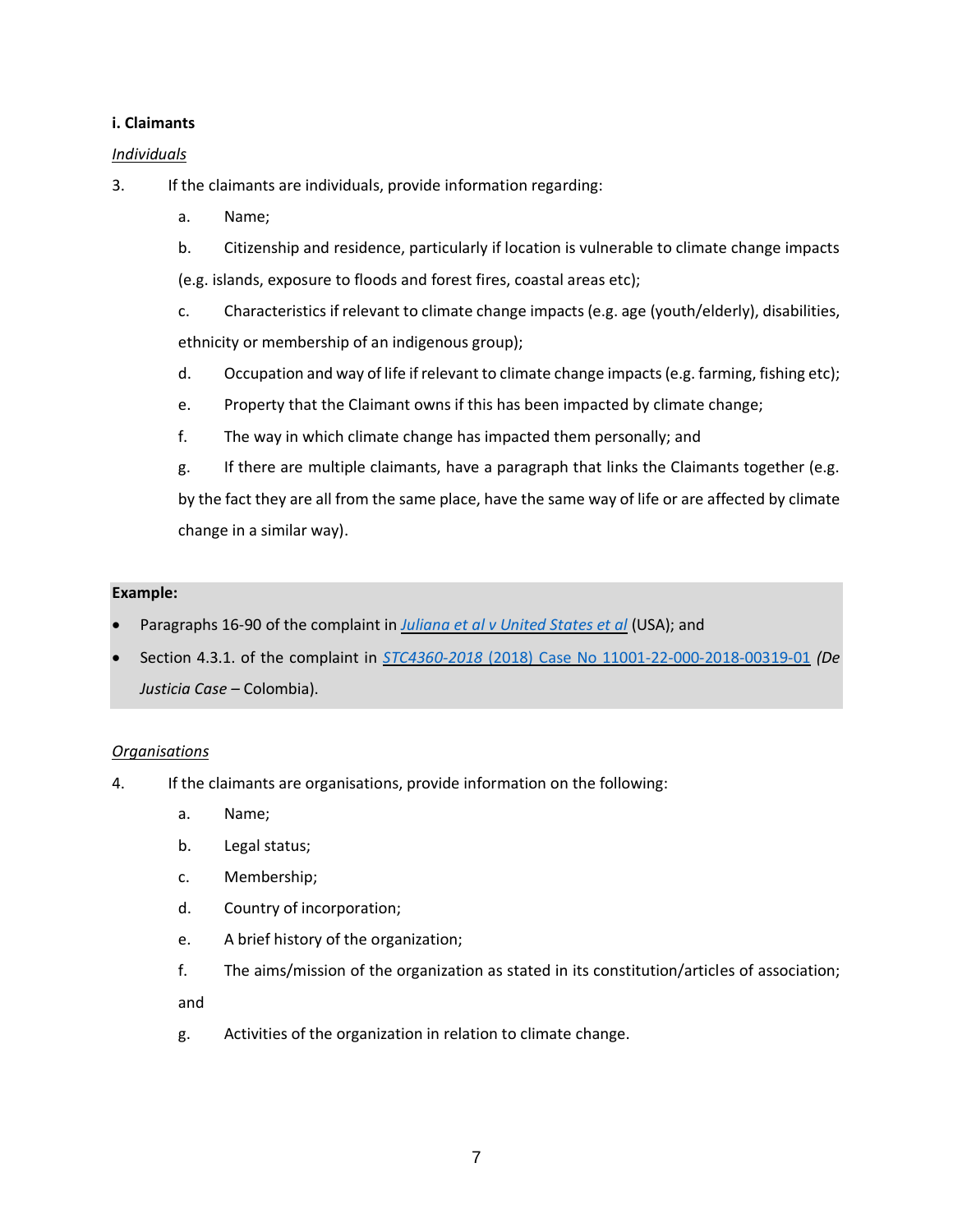### **Examples:**

• Pages 4-5 of the Writ of Summons in *[Greenpeace Nordic and Nature and Youth v Ministry of Petroleum](http://blogs2.law.columbia.edu/climate-change-litigation/wp-content/uploads/sites/16/non-us-case-documents/2016/20161018_18-060499ASD-BORG03_petition.pdf)  and Energy* [\(2018\) 16-166674TV1-OTIR/06.](http://blogs2.law.columbia.edu/climate-change-litigation/wp-content/uploads/sites/16/non-us-case-documents/2016/20161018_18-060499ASD-BORG03_petition.pdf)

### <span id="page-7-0"></span>**ii. Defendants**

- 5. Provide the following information about the government or public body you are suing:
	- a. Name;
	- b. The position of the Defendant within the government;
	- c. The responsibilities of the Defendant regarding the licensing of the project you are challenging;

### **Example:**

- Paragraph 2 of the statement of claim in *[Thompson v The Minister for Climate Change Issues](http://blogs2.law.columbia.edu/climate-change-litigation/wp-content/uploads/sites/16/non-us-case-documents/2015/20151110_2017-NZHC-733_complaint-1.pdf)* [2017] [NZHC 733](http://blogs2.law.columbia.edu/climate-change-litigation/wp-content/uploads/sites/16/non-us-case-documents/2015/20151110_2017-NZHC-733_complaint-1.pdf) (New Zealand); and
- Paragraphs 6-10 of the petition in *[Maria Khan et al v Federation of Pakistan \(No. 8960 of 2019\)](http://blogs2.law.columbia.edu/climate-change-litigation/wp-content/uploads/sites/16/non-us-case-documents/2019/20190214_No.-8960-of-2019_application.pdf)* (Pakistan).

### C. JURISDICTION

<span id="page-7-1"></span>6. The court must have jurisdiction for you to bring a case. Jurisdiction relates to whether a court has the power to hear a case. To establish jurisdiction in a public law claim, you generally need to point to a provision in the constitution or another national law that gives the court power to hear the type of claim you are bringing.

#### **Example:**

- Pages 4 and 33-35 of the Writ of Summons in *[Greenpeace Nordic and Nature and Youth v Ministry of](http://blogs2.law.columbia.edu/climate-change-litigation/wp-content/uploads/sites/16/non-us-case-documents/2016/20161018_18-060499ASD-BORG03_petition.pdf)  Petroleum and Energy* [\(2018\) 16-166674TV1-OTIR/06;](http://blogs2.law.columbia.edu/climate-change-litigation/wp-content/uploads/sites/16/non-us-case-documents/2016/20161018_18-060499ASD-BORG03_petition.pdf) and
- <span id="page-7-2"></span>• Section 4.1 of the complaint in *STC4360-2018* [\(2018\) Case No 11001-22-000-2018-00319-01](http://blogs2.law.columbia.edu/climate-change-litigation/wp-content/uploads/sites/16/non-us-case-documents/2018/20180129_11001-22-03-000-2018-00319-00_complaint-1.pdf) *(De Justicia Case –* Colombia).

#### D. FACTUAL BACKGROUND

7. This section details the facts that the complaint relies on and the evidence required to prove these facts.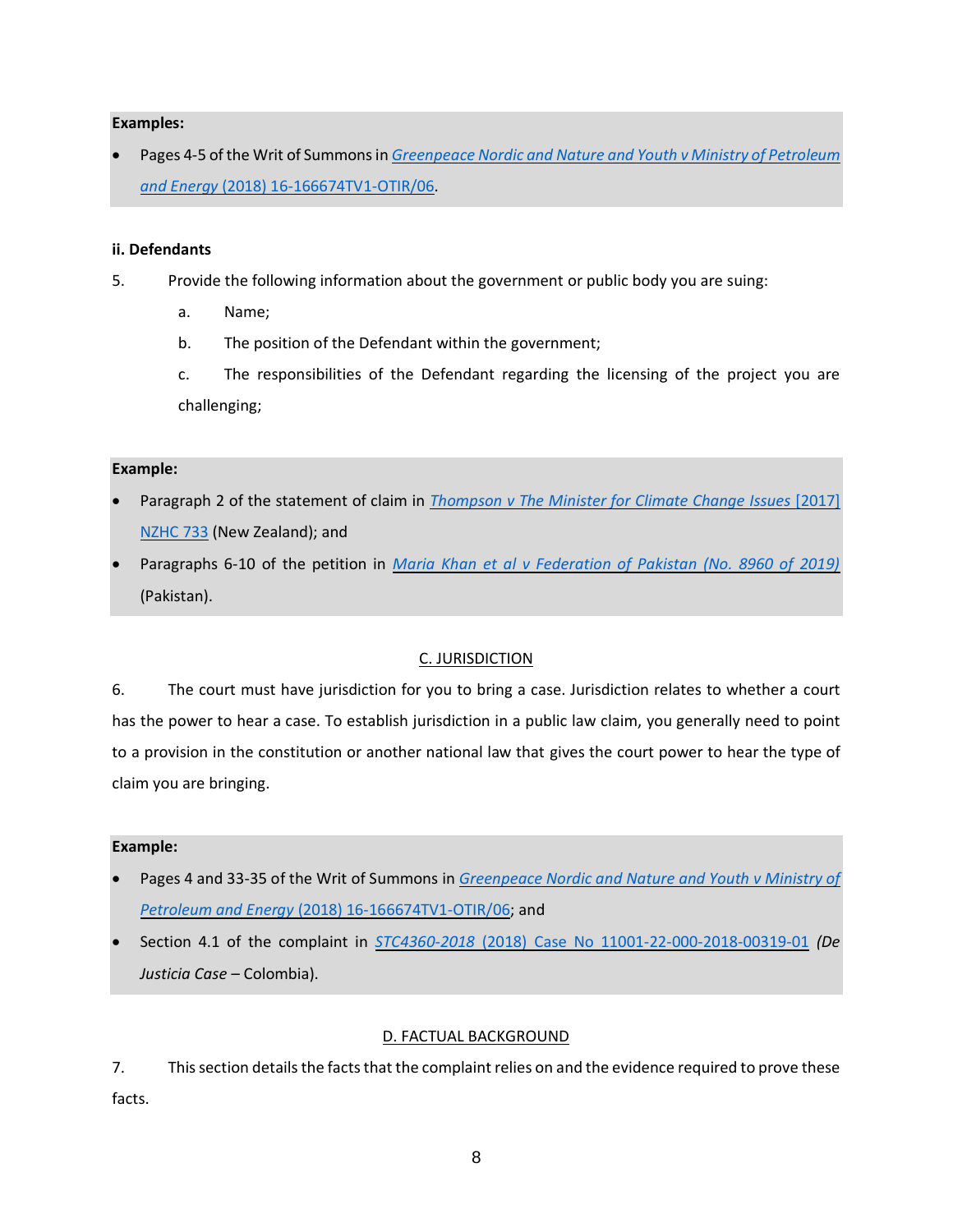#### <span id="page-8-0"></span>**i. The Occurrence, Causes and Impacts of Climate Change**

8. When challenging a project on climate-based grounds, it is useful to start by providing general facts regarding climate change which the rest of the claim will rely upon. The following need to be established:

a. The Earth is warming is at an unprecedented rate;

b. The warming of the Earth is caused by man-made GHG emissions (which are created by the type of project you are challenging);

c. The safe limit of global warming which the world can sustain (i.e.  $2^{\circ}$  or  $1.5^{\circ}$ );

d. The size of the global carbon budget. This is the amount of remaining GHGs that can be emitted if the world is to stay below 2° or 1.5° (this is especially important to include when challenging individual projects);

e. The warming of the Earth beyond the above limits will have significant impacts (e.g. sea level rises, extreme precipitation and flooding, ocean acidification, heatwaves, forest/bushfires, droughts, loss of biodiversity and storms); and

9. The above assertions have to be based on reliable climate science, such as the IPCC Reports, studies by respected scientific institutions, international organisations and scientific journals.

10. The scientific basis for climate change should then be reinforced by outlining the international political and legal consensus regarding climate change (e.g. the United Nations Framework Convention on Climate Change and the Paris Agreement). This will be especially important if you are arguing the government failed to take these agreements into account.

#### **Examples:**

- Pages 14-20 of the Writ of Summons in *[Greenpeace Nordic and Nature and Youth v Ministry of](http://blogs2.law.columbia.edu/climate-change-litigation/wp-content/uploads/sites/16/non-us-case-documents/2016/20161018_18-060499ASD-BORG03_petition.pdf)  Petroleum and Energy* [\(2018\) 16-166674TV1-OTIR/06](http://blogs2.law.columbia.edu/climate-change-litigation/wp-content/uploads/sites/16/non-us-case-documents/2016/20161018_18-060499ASD-BORG03_petition.pdf) (Norway);
- Paragraphs 26-37 of the Request in *[Union of Swiss Senior Women for Climate Protection v Swiss](https://klimaseniorinnen.ch/wp-content/uploads/2017/05/request_KlimaSeniorinnen.pdf)  [Federal Council and Others \(2018\) A-2992/2017](https://klimaseniorinnen.ch/wp-content/uploads/2017/05/request_KlimaSeniorinnen.pdf)* (Switzerland).

#### <span id="page-8-1"></span>**ii. The Government's Climate Change Commitments**

11. It can strengthen the argument that a public authority should not have licensed a project which will significantly contribute to climate change when the government has already made legal and/or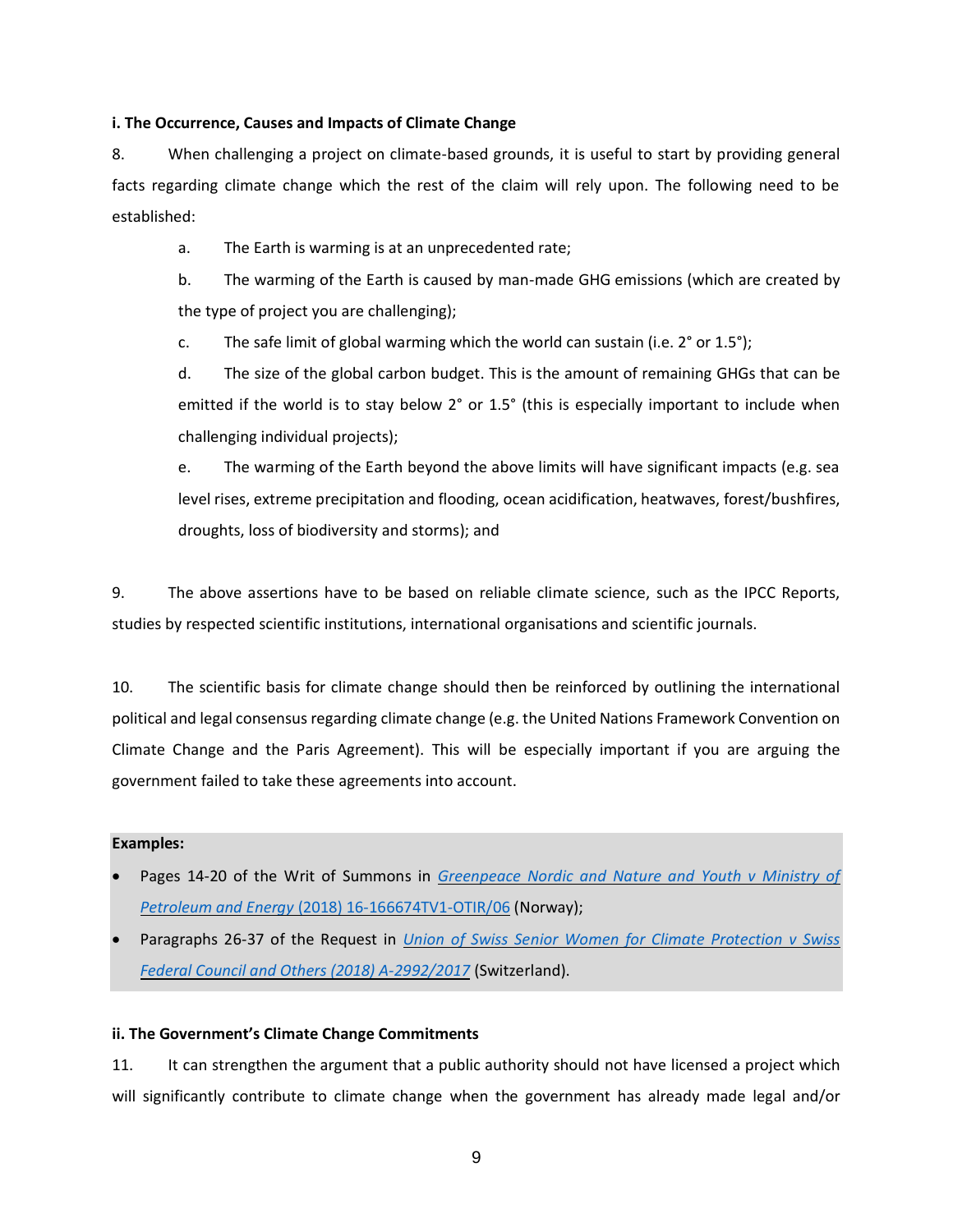political commitments to combat climate change. Demonstrate what commitments your government has made to combat climate change. For example:

- a. Signing and ratifying the Paris Agreement and UNFCCC;
- b. Making commitments in national law;
- c. Making a political or policy commitment publicly.

These commitments can then be contrasted against the government's decision to license a project that will significantly contribute to climate change.

### **Examples:**

• Paragraphs 14-16 of the Claim in *[Plan B Earth and Others v Secretary of State for Transport](http://blogs2.law.columbia.edu/climate-change-litigation/wp-content/uploads/sites/16/non-us-case-documents/2018/20181104_2019-EWHC-1070-Admin_complaint-1.pdf)* [2019] [EWHC 1070.](http://blogs2.law.columbia.edu/climate-change-litigation/wp-content/uploads/sites/16/non-us-case-documents/2018/20181104_2019-EWHC-1070-Admin_complaint-1.pdf)

### <span id="page-9-0"></span>**iii. The Project**

12. Details regarding the project you are challenging need to be outlined in depth. Provide details on the following:

a. What the character of the project will be (e.g. the construction and operation of a coalfired power plant or the exploration, drilling and export of oil);

- b. Where the project will take place;
- c. How the project was licensed;
- d. When was the project was licensed;
- e. Which public authority was responsible for licensing the project;
- f. When the project will begin;
- g. The duration of the project (i.e. the length of time the power plant will be operational); and

h. Estimates/projections regarding the output of the project (e.g. if you are challenging an airport expansion, how many extra flights will the project facilitate; if you are challenging an oil drilling project, how much oil is likely to be produced).

#### **Examples:**

• Pages 7-9 of the Writ of Summons in *[Greenpeace Nordic and Nature and Youth v Ministry of Petroleum](http://blogs2.law.columbia.edu/climate-change-litigation/wp-content/uploads/sites/16/non-us-case-documents/2016/20161018_18-060499ASD-BORG03_petition.pdf)  and Energy* [\(2018\) 16-166674TV1-OTIR/06.](http://blogs2.law.columbia.edu/climate-change-litigation/wp-content/uploads/sites/16/non-us-case-documents/2016/20161018_18-060499ASD-BORG03_petition.pdf)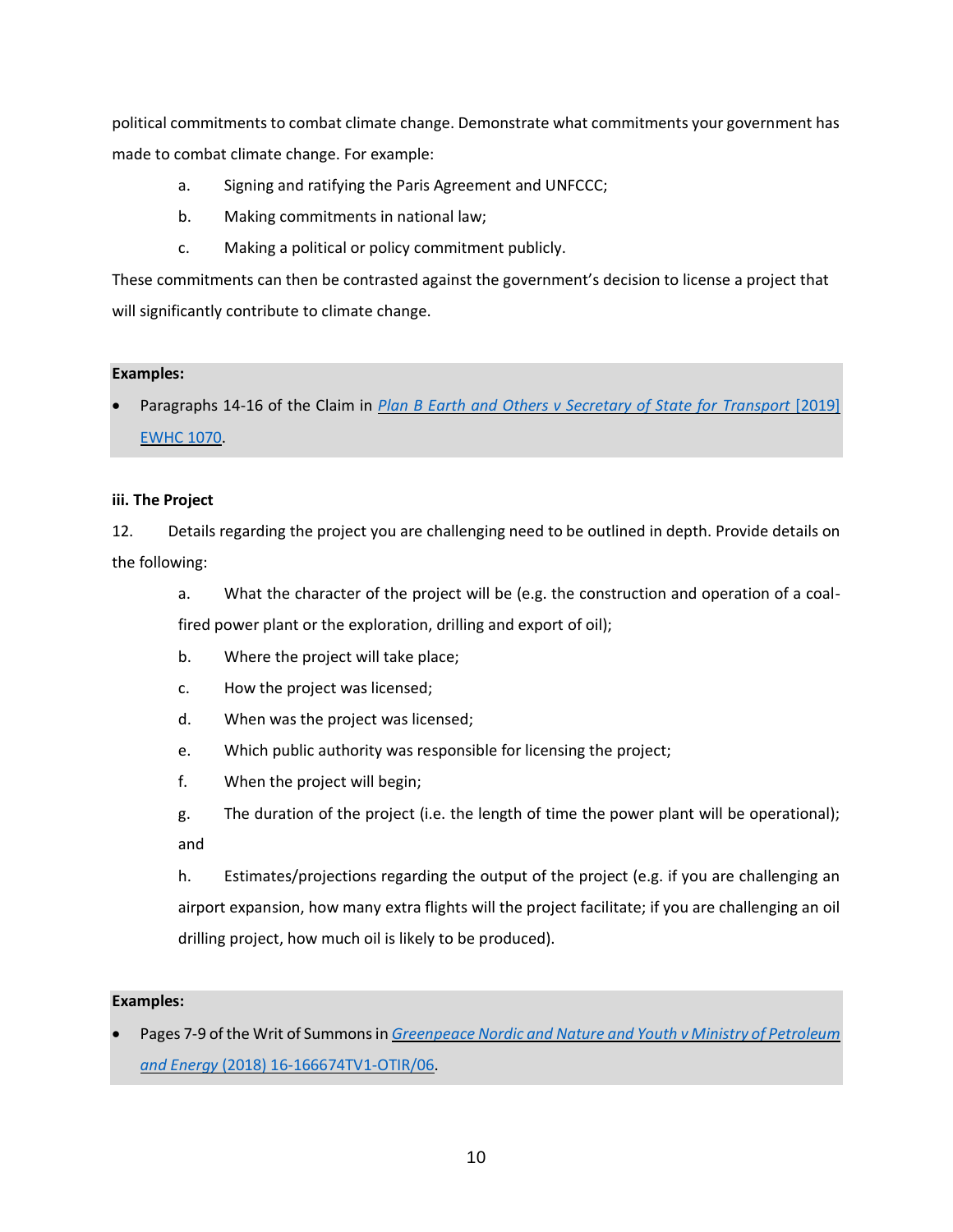#### <span id="page-10-0"></span>**iv. The Climate Impact of the Project**

13. The extent of the contribution the project makes to climate change should be outlined. It is helpful to demonstrate:

- a. The amount of GHGs that will be emitted in relation to the project. This includes:
	- i. GHGs emitted through the direct operation of the project (i.e. through the process of oil drilling or the operation of a coal-based power plant); and
	- ii. GHGs will be emitted down the value chain of the project (i.e. GHGs emitted when the oil that has been produced by the project is used after it has been sold);
- b. The impact these GHG emissions will have on the global carbon budget (**sub-section D(i)**); and

c. The impact these GHG emissions will have on the government's ability to meet its climate change commitments (**sub-section D(ii)**).

#### **Examples:**

- Pages 23-24 of the Writ of Summons in *[Greenpeace Nordic and Nature and Youth v Ministry of](http://blogs2.law.columbia.edu/climate-change-litigation/wp-content/uploads/sites/16/non-us-case-documents/2016/20161018_18-060499ASD-BORG03_petition.pdf)  Petroleum and Energy* [\(2018\) 16-166674TV1-OTIR/06;](http://blogs2.law.columbia.edu/climate-change-litigation/wp-content/uploads/sites/16/non-us-case-documents/2016/20161018_18-060499ASD-BORG03_petition.pdf) and
- Pages 14-17 of the complaint in *STC4360-2018* [\(2018\) Case No 11001-22-000-2018-00319-01](http://blogs2.law.columbia.edu/climate-change-litigation/wp-content/uploads/sites/16/non-us-case-documents/2018/20180129_11001-22-03-000-2018-00319-00_complaint-1.pdf) *(De Justicia Case –* Colombia).

#### <span id="page-10-1"></span>**v. The Impact of Climate Change on the Claimant**

14. After outlining the general scientific basis regarding climate change, you should detail the national, regional or local impacts that climate change will have. Useful sources of evidence to demonstrate local climate impacts often include local attribution studies, reports by government bodies and regional organisations, and respected scientific studies.

15. In cases where you are arguing an individual's rights have been violated, individual harm is required for standing, or where compensation is sought, the specific loss or damage the Claimant has suffered as a result of climate change needs to be detailed. This includes future impacts and threat of injury. This may include:

a. Property damage (e.g. extreme weather events such as forest fires, storms and floods that have endangered or destroyed the claimant's property);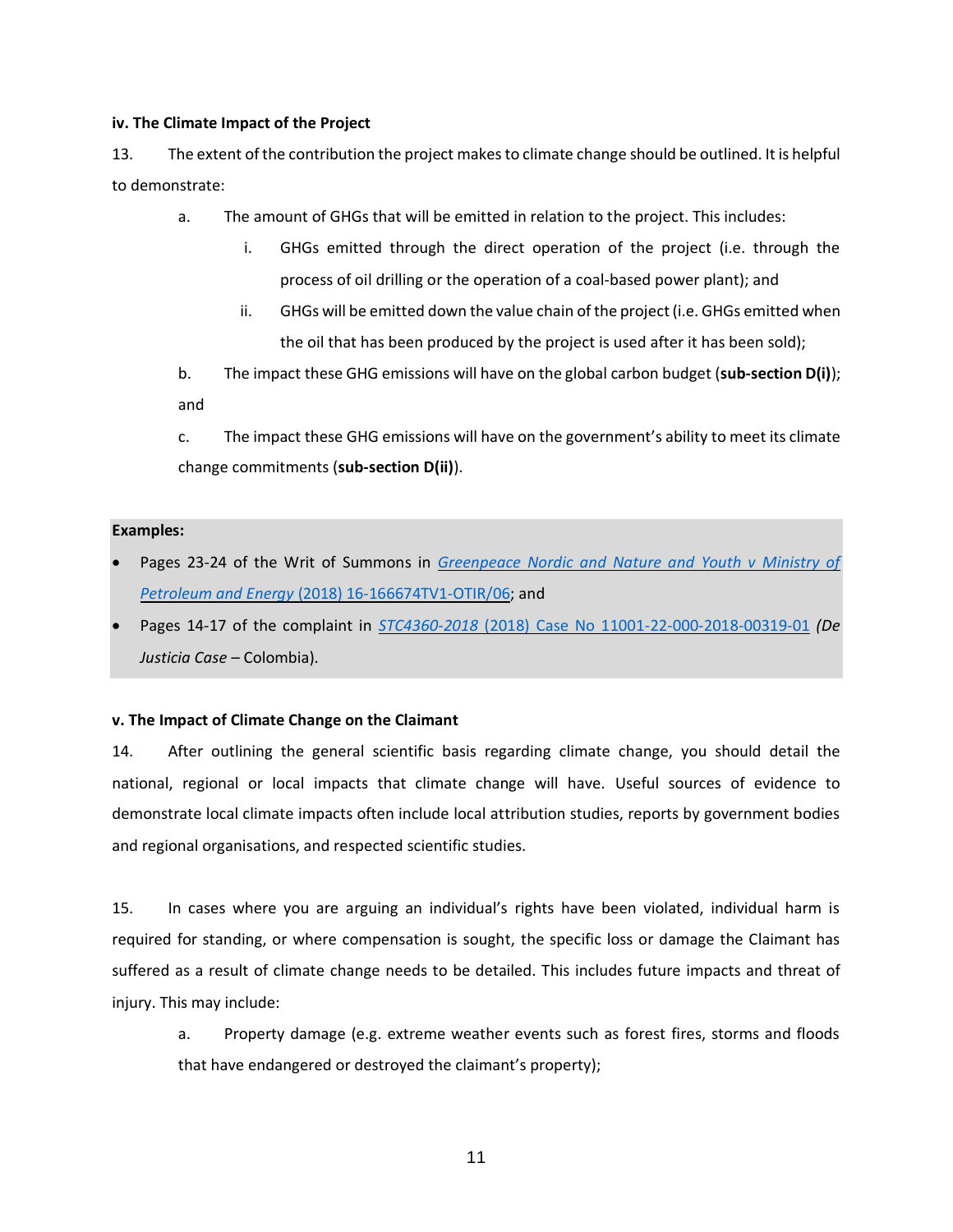b. Economic loss (e.g. sea level rises, drought, ocean acidification or loss of biodiversity which has affected the claimant's way of life/occupation); or

c. Personal injury: Extreme weather events or temperature changes that have affected the claimant's health or well-being.

16. The Claimant's injuries need to be consistent with the climate science and the local climate impacts outlined earlier. The following evidence should be used to supplement this scientific basis (this can often be annexed to the complaint and can simply be referred to by name without going into detail here, or can be provided to the court at a later date):

a. Witness statements from persons (including the claimant) in the local community who have been affected by climate change impacts;

b. Photographs, videos and satellite images;

c. Environmental samples from the local area demonstrating environmental harm (e.g. ocean acidification);

d. Local scientific, university, NGO/CSO and government reports, and an expert witness which corroborates the harm claimed by witnesses; and

e. News reports of extreme weather events in the area.

### **Examples:**

- Paragraphs 23-25 of the Request in *[Union of Swiss Senior Women for Climate Protection v Swiss](https://klimaseniorinnen.ch/wp-content/uploads/2017/05/request_KlimaSeniorinnen.pdf)  [Federal Council and Others \(2018\) A-2992/2017](https://klimaseniorinnen.ch/wp-content/uploads/2017/05/request_KlimaSeniorinnen.pdf)* (Switzerland); and
- Pages 17-26 of the complaint in *STC4360-2018* [\(2018\) Case No 11001-22-000-2018-00319-01](http://blogs2.law.columbia.edu/climate-change-litigation/wp-content/uploads/sites/16/non-us-case-documents/2018/20180129_11001-22-03-000-2018-00319-00_complaint-1.pdf) *(De Justicia Case –* Colombia).

### E. ADMISSIBILITY & STANDING

<span id="page-11-0"></span>17. For a court to hear a public law case, the claim must be admissible. Specific admissibility requirements depend on your country's legal system but the requirements below are common.

### <span id="page-11-1"></span>**i. Standing**

18. Standing concerns the right of an individual or organisation to sue.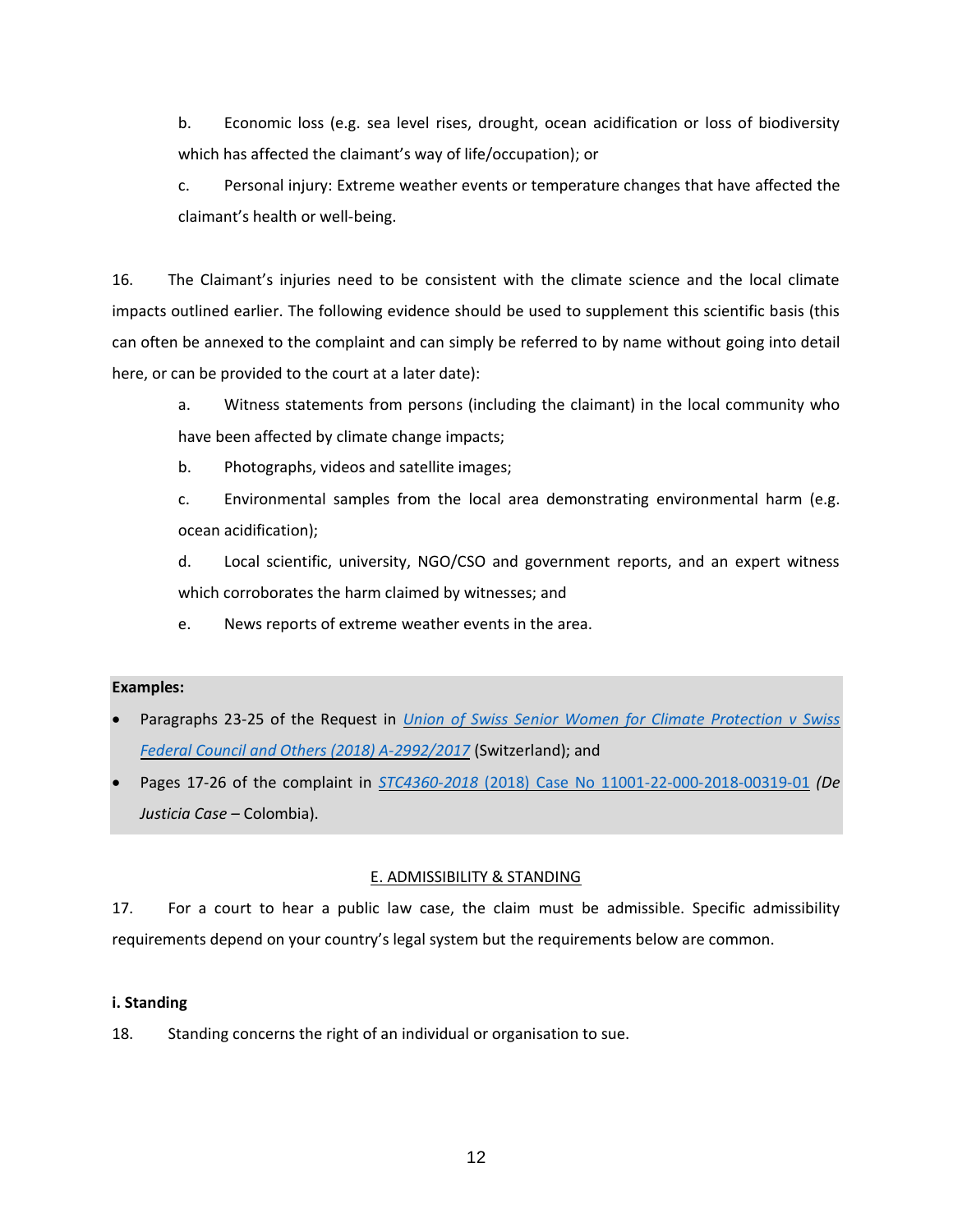### *Victim Status or Direct/Special Effect*

19. Many countries require an individual to show they are a *victim* or have been *directly* and/or *specially* affected by an issue to bring a public law case.

20. To show that you are *directly affected*, you must show that you have been or will be impacted by climate change and that these impacts relate to unlawful action of the State. It is often enough at this point to refer to the relevant legal test, briefly outline the climate change impacts you face (**sub-section D(v)**), their connection to the project you are challenging (**sub-section D(iv)**) and state that **section F** will set out how these impacts are unlawful.

21. To be *specially* or *individually* affected, you have to show that climate change affects you in a way that is different from the rest of the population. This could be done by highlighting that:

- a. Physical characteristics or health conditions of yours which make you especially vulnerable to climate change;
- b. Your geographic location is particularly vulnerable to climate change impacts; or
- c. Your way of life and culture is particularly vulnerable to climate change impacts (**section 1 & sub-section D(v)**).

### **Examples:**

- Pages 67-73 of the complaint in *STC4360-2018* [\(2018\) Case No 11001-22-000-2018-00319-01](http://blogs2.law.columbia.edu/climate-change-litigation/wp-content/uploads/sites/16/non-us-case-documents/2018/20180129_11001-22-03-000-2018-00319-00_complaint-1.pdf) *(De Justicia Case –* Colombia);
- Paragraphs 221-223 of the statement of facts and grounds in *[Plan B Earth & Others v The Secretary of](http://blogs2.law.columbia.edu/climate-change-litigation/wp-content/uploads/sites/16/non-us-case-documents/2017/20171207_Claim-No.-CO162018_points-of-claim.pdf)  [State for Business, Energy and Industrial Strategy](http://blogs2.law.columbia.edu/climate-change-litigation/wp-content/uploads/sites/16/non-us-case-documents/2017/20171207_Claim-No.-CO162018_points-of-claim.pdf)* (UK); and
- Paragraphs 121-125 of the application in *[Armando Ferrao Carvalho and Others v The European](http://blogs2.law.columbia.edu/climate-change-litigation/wp-content/uploads/sites/16/non-us-case-documents/2018/20180524_Case-no.-T-33018_application-1.pdf)  [Parliament and the Council](http://blogs2.law.columbia.edu/climate-change-litigation/wp-content/uploads/sites/16/non-us-case-documents/2018/20180524_Case-no.-T-33018_application-1.pdf)* (2018) Case no T-330/18.

### <span id="page-12-0"></span>*Public Interest*

22. Where organisations are the claimant, there has to be a provision in national law that gives organisations standing to take cases in the public interest or on behalf of other persons. Where such laws exist, you often have to show that: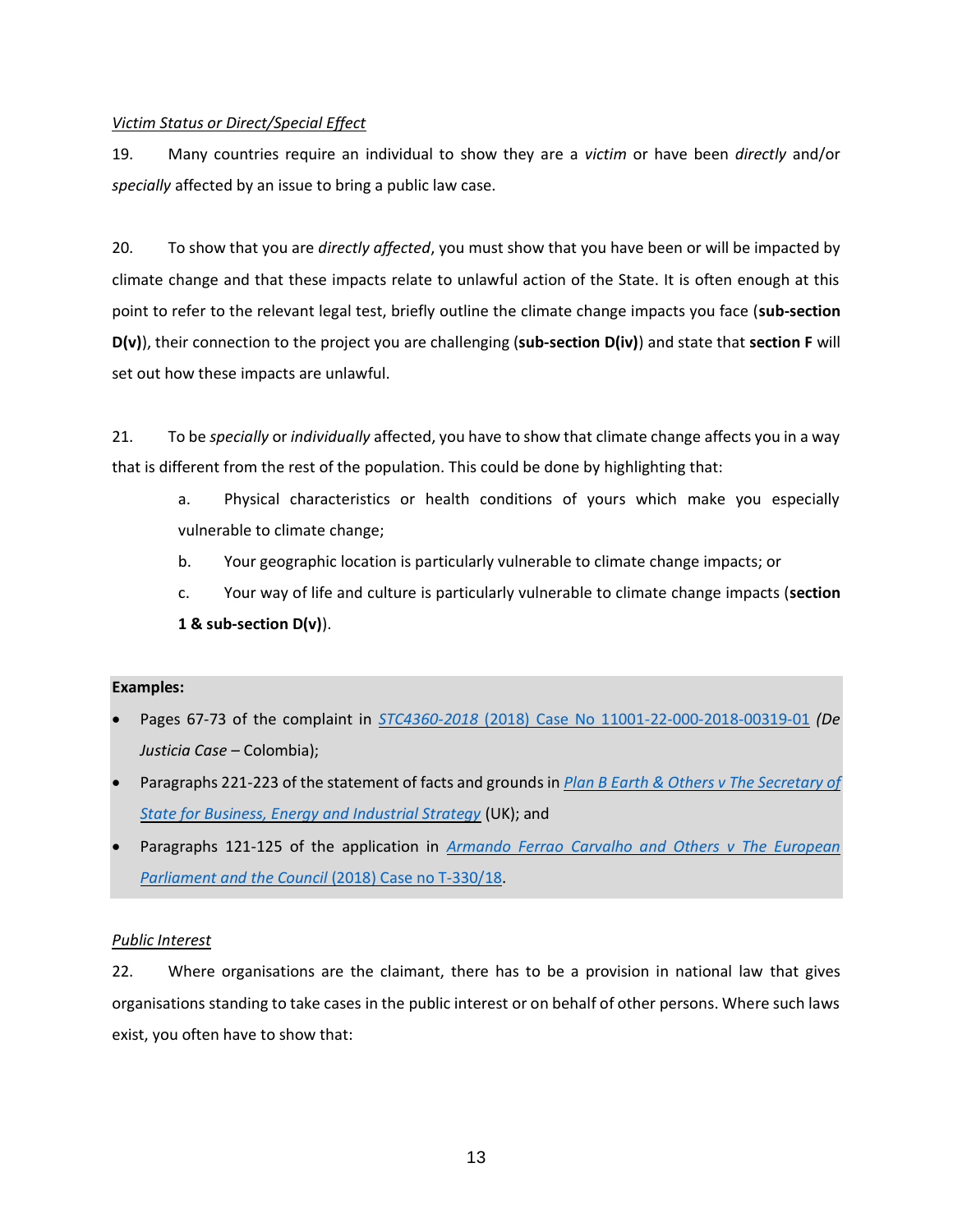a. The issues of the case relate to the interests/objectives defined in an organisation's constitution or articles of association (e.g. an organization with a stated objective to protect the environment could have standing to take climate litigation in countries with such laws); or

b. The interests and rights of the group's members are or will be affected (see above).

#### **Examples:**

• Paragraphs 46-63 of the summons in *[Urgenda Foundation v Kingdom of the Netherlands](https://www.urgenda.nl/documents/FINAL-DRAFT-Translation-Summons-in-case-Urgenda-v-Dutch-State-v.25.06.10.pdf)* (2018) [ECLI:NL:GHDHA:2018:2610](https://www.urgenda.nl/documents/FINAL-DRAFT-Translation-Summons-in-case-Urgenda-v-Dutch-State-v.25.06.10.pdf) (Netherlands).

### <span id="page-13-0"></span>**ii. Justiciability**

23. In some countries, the justiciability requirement can prevent judges from hearing cases they consider raise *political questions* which should be left to the executive/legislative arms of government (this is based on the principle of the *separation of powers*).

24. To overcome the justiciability requirement, it can be helpful to:

a. Emphasise that your case concerns legal rights and duties under national law/constitution, and that it's the court's constitutional role to review the lawfulness of government action under the constitution (i.e. *the rule of law argument*);

b. Where your rights have been violated, argue that you have a right to access remedies under the constitution/national law (i.e. *the access to remedies argument*); and/or

c. Limit the requests for relief in your case to a declaration of unlawfulness (**section G**).

#### **Examples:**

- Paragraphs 404-421 of the summons in *[Urgenda Foundation v Kingdom of the Netherlands](https://www.urgenda.nl/documents/FINAL-DRAFT-Translation-Summons-in-case-Urgenda-v-Dutch-State-v.25.06.10.pdf)* (2018) [ECLI:NL:GHDHA:2018:2610](https://www.urgenda.nl/documents/FINAL-DRAFT-Translation-Summons-in-case-Urgenda-v-Dutch-State-v.25.06.10.pdf) (Netherlands); and
- <span id="page-13-1"></span>• Pages 13-14 and 22-26 of the opposition to motion to dismiss in *[Juliana et al v United States et al](https://static1.squarespace.com/static/571d109b04426270152febe0/t/576195f02fe1316f09d2f16e/1466013170857/16.02.02.YouthOppToIntervenorMTD_0.pdf)* (USA).

### F. GROUNDS FOR THE COMPLAINT

25. The laws on which you should base your claim will depend on what country you are bring the claim. Your legal arguments should be based on the facts outlined in **section D**. Arguments regarding the following common grounds will be outlined: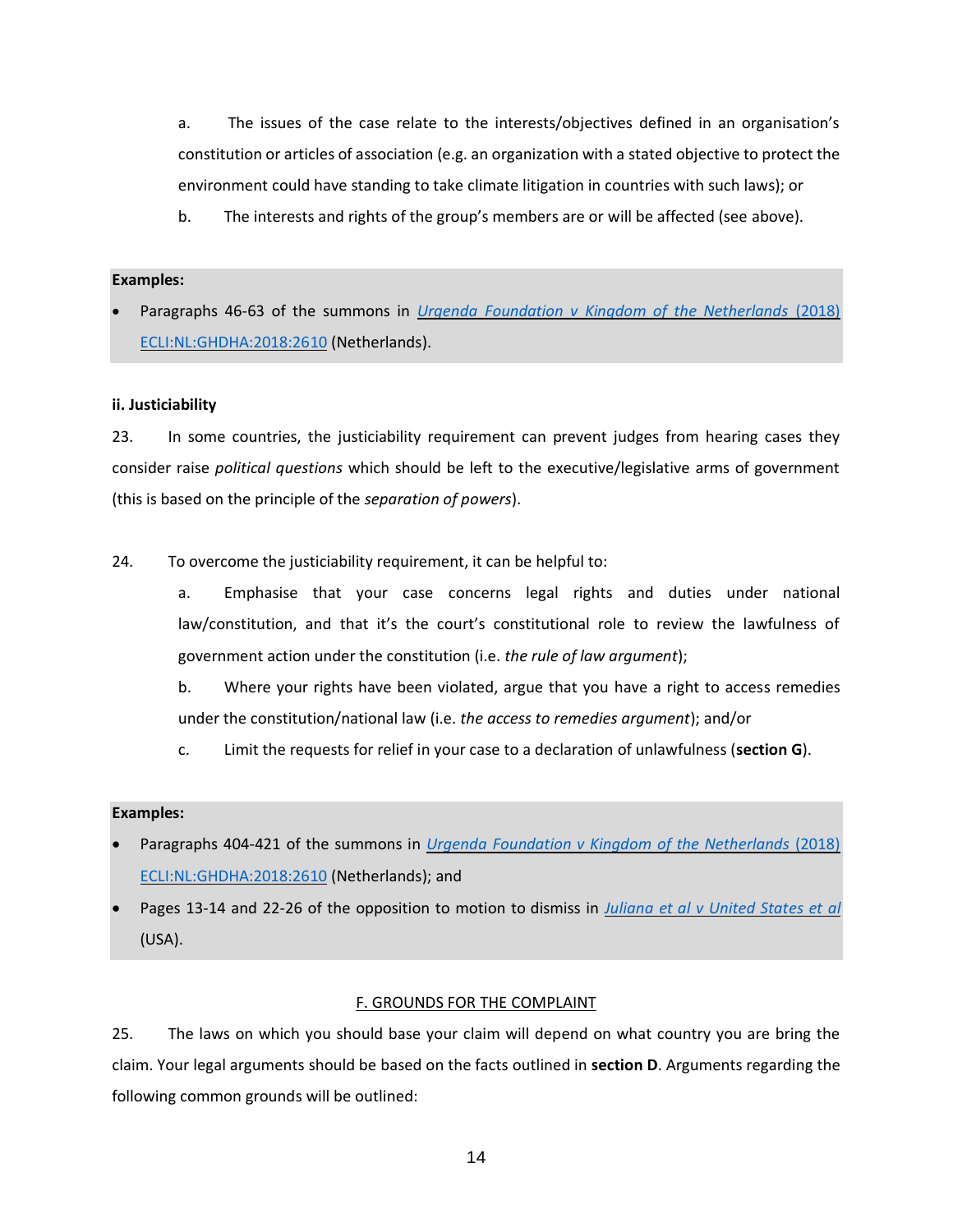- a. Violations of constitutional or human rights;
- b. Illegality of a licensing decision because of a breach of a statutory duty of the State;
- c. Irrationality or unreasonableness of a licensing decision; and
- d. Breach of the Doctrine of Public Trust.

The grounds below can be argued on their own or together in a single complaint. If you do not consider a claim below to be arguable in your case/country, *do not* include that legal claim in your complaint.

26. The Defendant may have defences. However, defences are for the Defendant to raise in their "Defence" and do not have to be addressed in your complaint, but you should think about what arguments you may be able to use to overcome a defence if it is advanced.

#### <span id="page-14-0"></span>**Principles or Instruments of Public International Law**

27. Before making your arguments for the grounds of the complaint, it can be useful to outline a number of key principles of international law relevant to climate change. These are not usually directly applicable in a national court, but they may influence the judge's assessment of the grounds below.

28. Identify the principles you consider relevant and outline how they should impact the decision. These include:

a. *The precautionary principle*: This principle requires that where there is a threat of serious or irreversible environmental harm, scientific uncertainty cannot be used as a reason to delay action to prevent the harm. This can be used to support your case where there is some uncertainty about the exact impact climate change will have on the Claimant or the exact amount the project will contribute to climate change. This can lower the amount of evidence you need to provide;

b. *The no-harm principle*: This principle requires states to prevent transboundary environmental harm in other countries where the source of the harm comes from their territory. This can be used to highlight that climate impacts of the project outside your country are relevant to the court's assessment;

c. *The rights of future generations*: The rights of future generations (or the principle of intergenerational equity) can strengthen an argument that human rights and environmental protections should be applied with a long-term view;

15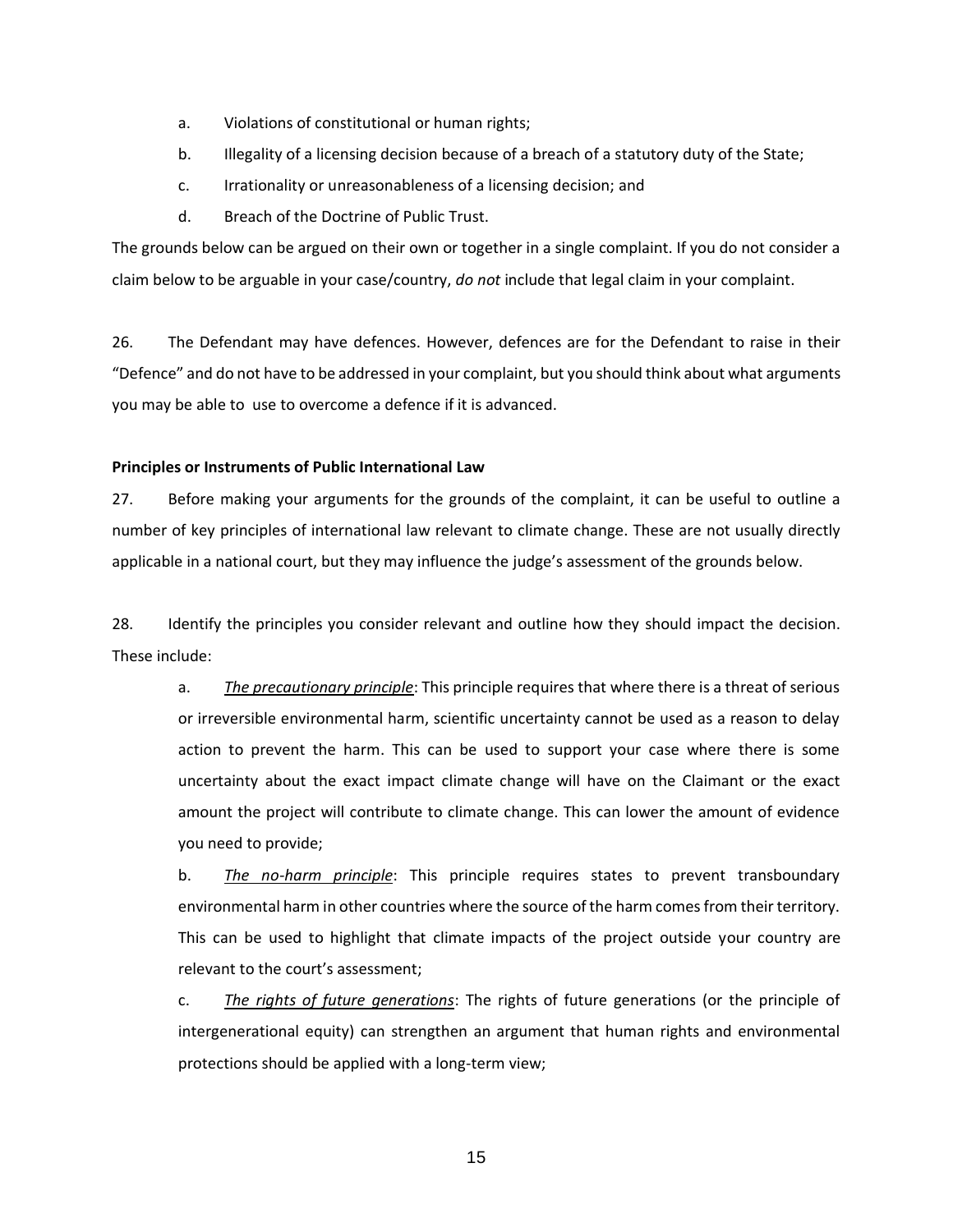d. *International human rights treaties*: If you are arguing that your human or constitutional rights have been violated, it can be helpful to highlight treaties which protect the same rights. These can influence how the court applies rights under your national constitution; and

e. *International climate change agreements*: These have been highlighted in **sub-section D(i)**. It can be helpful to emphasise here that key climate change agreements (i.e. the UNFCCC and the Paris Agreement) and the climate targets under them should influence how national law is applied. The Paris agreement is especially important because governmental actions can be judged or "benchmarked" against the obligation to limit temperature rise to well below 2°, even though there are no quantified limits on emissions for individual states.

29. You are not arguing that the licensing of the project is unlawful because the above principles have been violated. Rather, you are arguing these principles should influence how the court interprets and applies national law.

#### **Examples:**

- Pages 37-39 of the Writ of Summons in *[Greenpeace Nordic and Nature and Youth v Ministry of](http://blogs2.law.columbia.edu/climate-change-litigation/wp-content/uploads/sites/16/non-us-case-documents/2016/20161018_18-060499ASD-BORG03_petition.pdf)  Petroleum and Energy* [\(2018\) 16-166674TV1-OTIR/06;](http://blogs2.law.columbia.edu/climate-change-litigation/wp-content/uploads/sites/16/non-us-case-documents/2016/20161018_18-060499ASD-BORG03_petition.pdf) and
- Pages 77-84 of the complaint in *STC4360-2018* [\(2018\) Case No 11001-22-000-2018-00319-01](http://blogs2.law.columbia.edu/climate-change-litigation/wp-content/uploads/sites/16/non-us-case-documents/2018/20180129_11001-22-03-000-2018-00319-00_complaint-1.pdf) *(De Justicia Case –* Colombia).

#### <span id="page-15-0"></span>**i. Violation of Constitutional or Human Rights**

30. Climate change is having and will continue to have immense impacts on people's human rights. Where these rights are protected in law, they can form the basis of a substantive challenge to a carbon intensive project.

31. One of the first things you should do in making a human rights claim, is decide which rights you are going to argue the State has violated.

- 32. Consider the following questions when making your decision:
	- a. What right or rights best relate to how climate change has affected you? (i.e. does it threaten your life? Is your health at risk? Is your food security and/or access to water affected? Is your way of life and culture threatened? Is your land impacted?);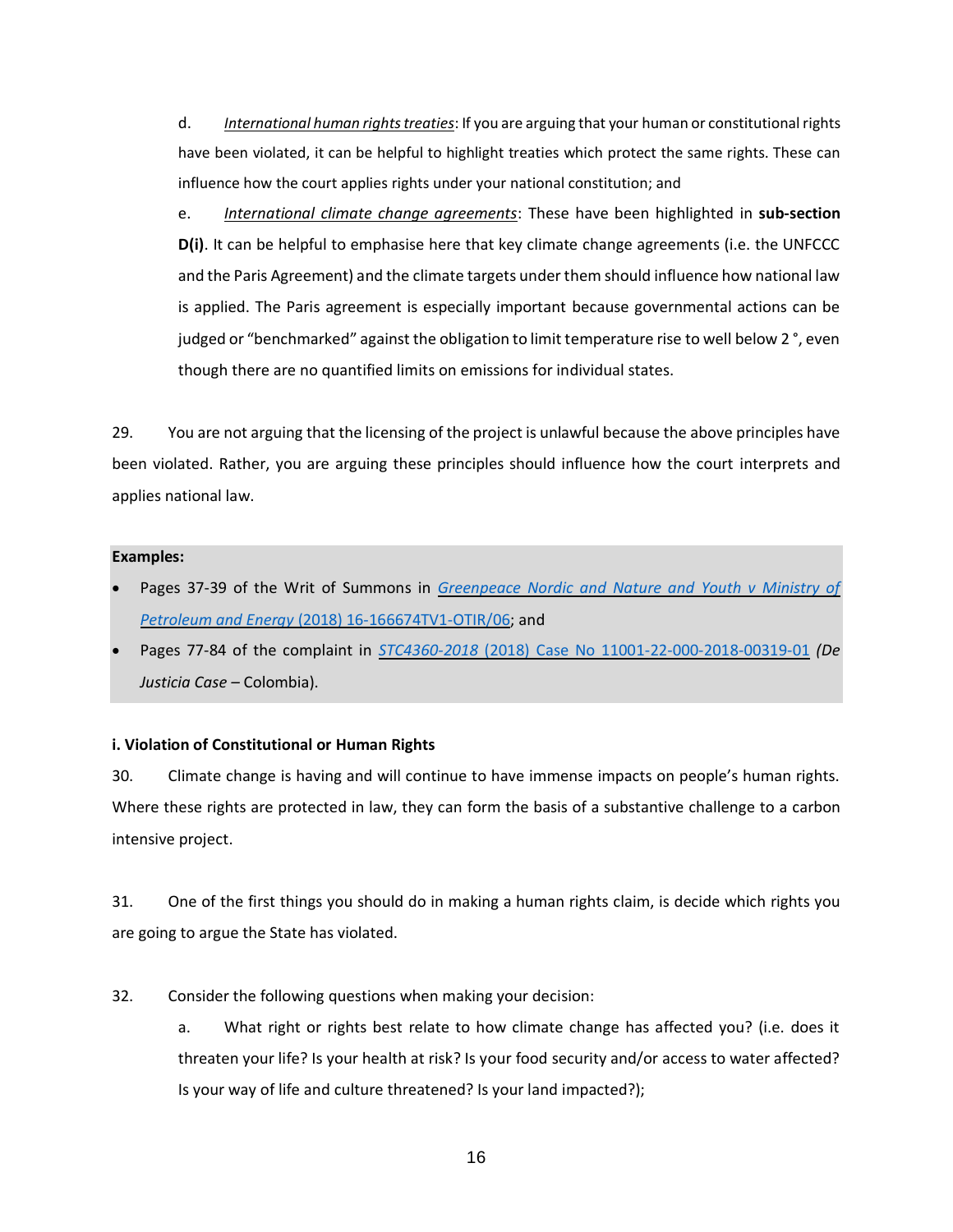- b. Are the relevant rights protected in your constitution/national law? and
- c. Are these rights justiciable in your national law? (i.e. can people bring cases about the right in court?).

### *Establishing that the Right Is Engaged*

33. To establish a violation of a right, you must show that the State has a duty that has been breached. For substantive infrastructure challenges, you are arguing that the State has breached its negative *obligation to respect* your rights from climate change by licensing a project which will significant contribute to climate change.

34. The first step in proving the State has breached its human rights obligations is to establish the right is engaged or applicable. This means you have to:

a. Identify the interests that are protected by the right (e.g. the right to health protects one's physical and mental health, and the conditions required to live a healthy life); and

b. Show that the case concerns these interests (e.g. climate change will impact the Claimant's health and the licensing of the project, by contributing to climate change, will affect the Claimant's health).

35. To establish the scope of the interests a right protects, refer to cases in your country, UN human rights bodies and regional human rights courts, which demonstrate that the right has applied in the past to similar environmental harms.

### **Examples:**

- Pages 35-37 of the Writ of Summons in *[Greenpeace Nordic and Nature and Youth v Ministry of](http://blogs2.law.columbia.edu/climate-change-litigation/wp-content/uploads/sites/16/non-us-case-documents/2016/20161018_18-060499ASD-BORG03_petition.pdf)  Petroleum and Energy* [\(2018\) 16-166674TV1-OTIR/06;](http://blogs2.law.columbia.edu/climate-change-litigation/wp-content/uploads/sites/16/non-us-case-documents/2016/20161018_18-060499ASD-BORG03_petition.pdf)
- Paragraphs 168-183, 260-265, 276-277, 286-292 and 301-303 of the complaint in *[Sacchi and others](https://childrenvsclimatecrisis.org/wp-content/uploads/2019/09/2019.09.23-CRC-communication-Sacchi-et-al-v.-Argentina-et-al-2.pdf) v [Argentina, Brazil, France, Germany and Turkey \(2019\)](https://childrenvsclimatecrisis.org/wp-content/uploads/2019/09/2019.09.23-CRC-communication-Sacchi-et-al-v.-Argentina-et-al-2.pdf)* (UN Committee on Rights of the Child); and
- *[Medio Ambiente y Derechos Humanos \(Opinion Consultiva\)](https://www.escr-net.org/caselaw/2019/advisory-opinion-oc-2317)* (2017) OC-23/17 (Inter-American Court of Human Rights).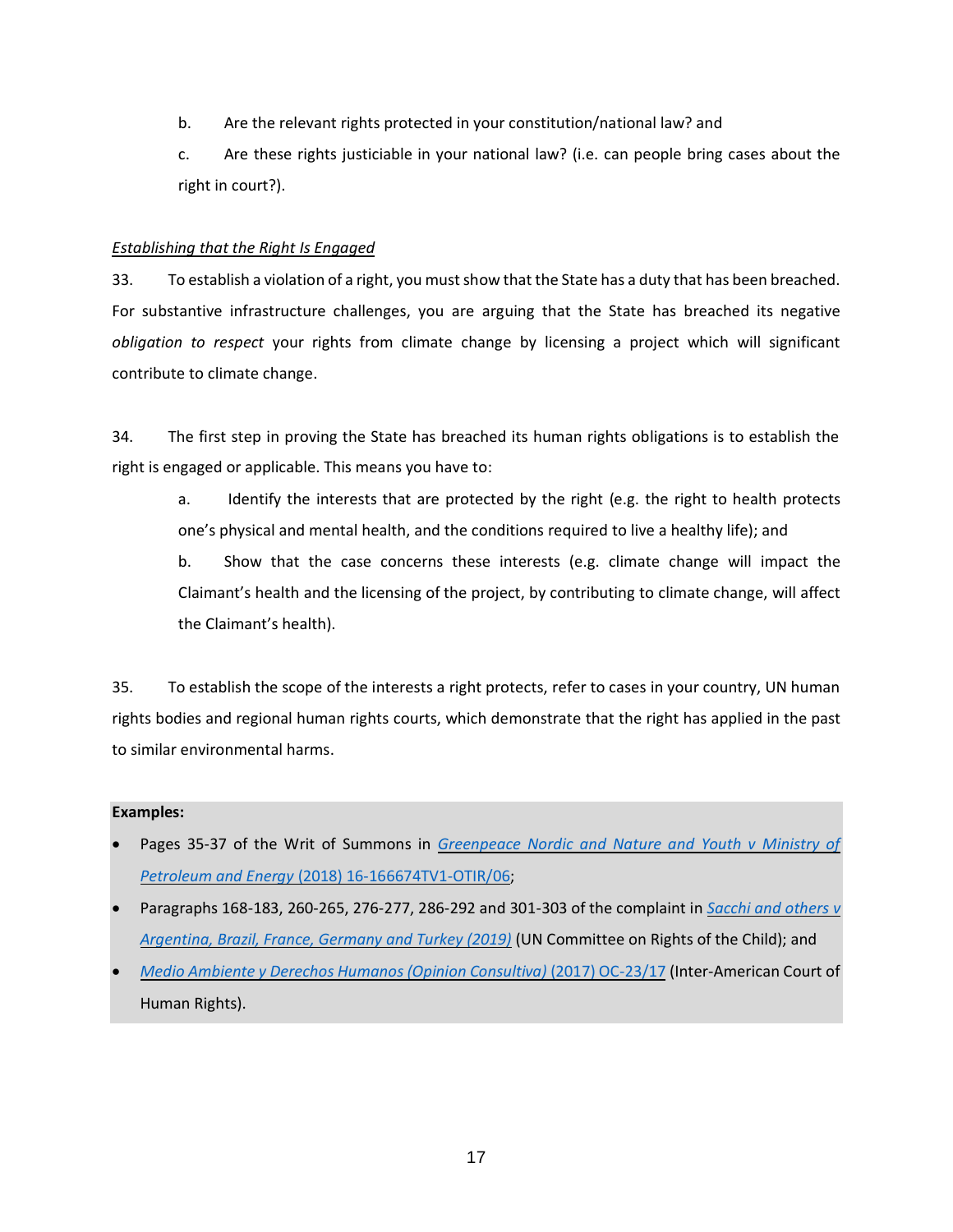36. It can also be pointed out that the interpretation and application of this duty is influenced by international climate change agreements (e.g. the Paris Agreement – **sub-section D(i)**) and principles of environmental law (e.g. the precautionary principle).

### *Establishing an Interference with Your Rights*

37. It then must be established that your enjoyment of the right has been (or will be) interfered with by climate change. This often requires you to show that the impact on your enjoyment of your rights:

- a. Reaches a minimum threshold of seriousness;
- b. Is caused by climate change and your country's GHG emissions.
- 38. To meet the threshold of seriousness, you should:
	- a. Identify the legal test and threshold to meet in your country;
	- b. Outline past cases which have reached this threshold;
	- c. Outline the impacts on the Claimant (refer to **sub-section D(v)**); and

d. Demonstrate that the impact on the Claimant's enjoyment of their rights by climate change is equal or greater to the impacts that have satisfied the threshold in previous cases.

39. For causation, you need to outline a factual causal link between the GHG emissions related to the project, the occurrence of climate change, and the impacts complained of by the Claimant:

a. Restate scientific basis of the causal link between GHG emissions and climate change (refer to **sub-section D(i)**);

b. Highlight evidence regarding the GHG emissions related to the project and their contribution to climate change (refer to **sub-section D(iv)**);

c. Restate the links between climate change and the specific climate impact (i.e. attribution science) that affects the Claimant (refer **sub-section (v)**);

d. Once a, b and c have been proven, factual causation has been established between the project's GHG emissions, climate change and the harm suffered by the Claimant.

40. The factual causal link above must meet the relevant legal standard of causation. There can be difficulties in proving causation in climate litigation claims because:

a. Countless projects and activities emit GHGs and contribute to climate change;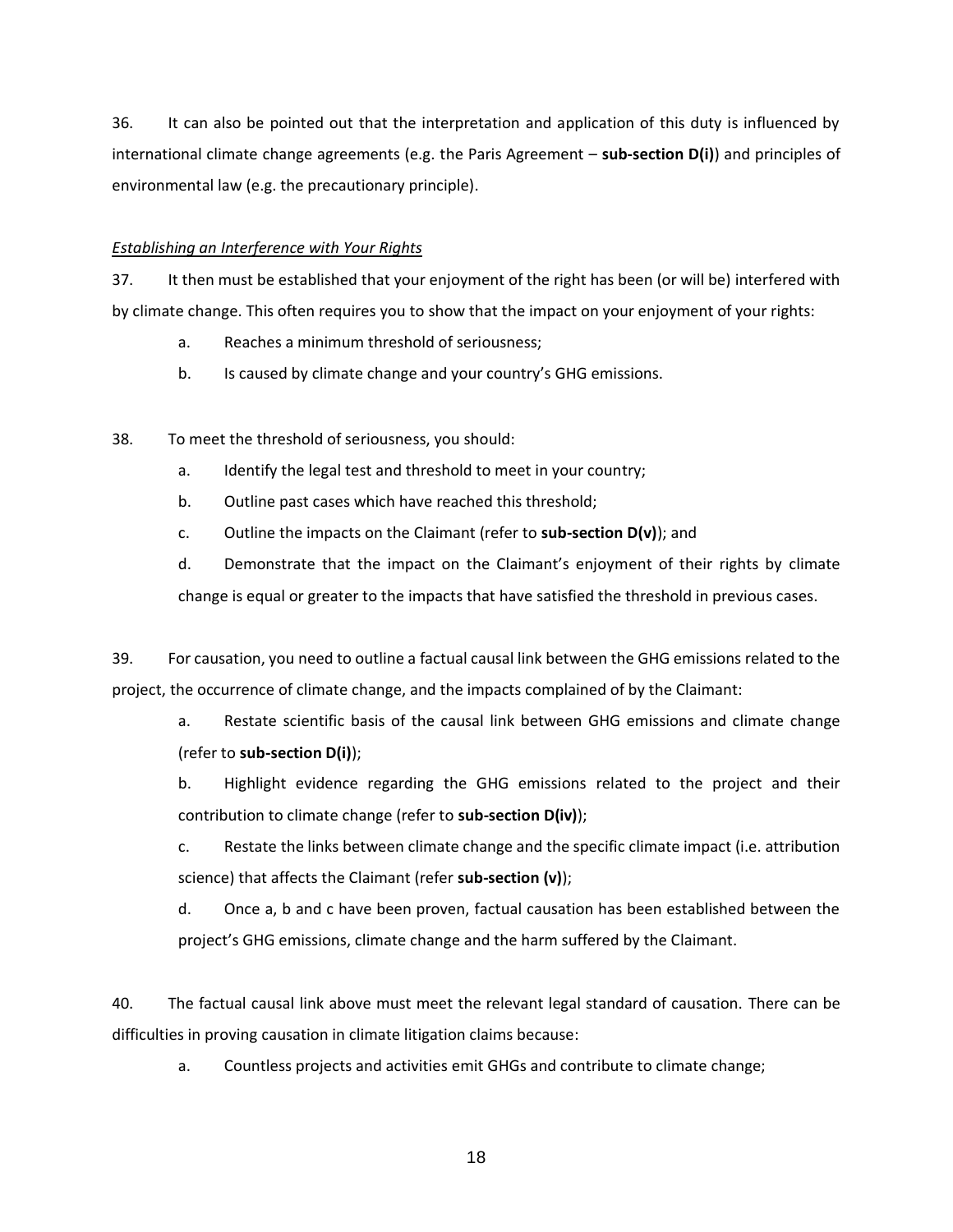b. Climate change is often not the *only* cause of the harm suffered by the Claimant. In this regard, there is a distinction between:

- i. Sea level rises: This is a constant and predictable consequence of climate change so the related harm can be easily linked to climate change; and
- ii. Extreme weather events: Climate change cannot be identified as the *sole cause*  of a single forest fire, heatwave or flood (especially where these have periodically occurred where the Claimant lives). Rather, the evidence shows that climate change makes certain weather events more intense or likely to happen;

However, in some countries, it is sufficient to show that an action or omission has *contributed* to or *increased the risk* of harm, rather than causing it on their own. Under such tests, there is a much stronger argument the factual causal link in **paragraph 40** will be sufficient.

### **Examples:**

- Pages 108-110 of the complaint in *STC4360-2018* [\(2018\) Case No 11001-22-000-2018-00319-01](http://blogs2.law.columbia.edu/climate-change-litigation/wp-content/uploads/sites/16/non-us-case-documents/2018/20180129_11001-22-03-000-2018-00319-00_complaint-1.pdf) *(De Justicia Case –* Colombia);
- Paragraphs 163-165 & 170-174 of the request in *[Union of Swiss Senior Women for Climate Protection](https://klimaseniorinnen.ch/wp-content/uploads/2017/05/request_KlimaSeniorinnen.pdf)  [v Swiss Federal Council and Others \(2018\) A-2992/2017](https://klimaseniorinnen.ch/wp-content/uploads/2017/05/request_KlimaSeniorinnen.pdf)* (Switzerland); and
- Paragraphs 400-412 of the application in *[Armando Ferrao Carvalho and Others v The European](http://blogs2.law.columbia.edu/climate-change-litigation/wp-content/uploads/sites/16/non-us-case-documents/2018/20180524_Case-no.-T-33018_application-1.pdf)  [Parliament and the Council](http://blogs2.law.columbia.edu/climate-change-litigation/wp-content/uploads/sites/16/non-us-case-documents/2018/20180524_Case-no.-T-33018_application-1.pdf)* (2018) Case no T-330/18.

# *Establishing that the Interference with Your Rights Cannot be Justified*

41. Once it is established that GHG emissions from the project interfere with the enjoyment of your rights, the only remaining question is whether the licensing of the project can be justified. This often rests on whether the interference is *proportionate* to a legitimate public interest which the project is designed to serve (e.g. economic development).

42. This proportionality test is decided on the basis of a range of factors. Consider the following factors when making your legal argument:

a. The extent the GHG emissions of the project will contribute to climate change by eating into the global carbon budget based on the climate science and international consensus outlined in **sub-sections D(i)** and **(iv)**;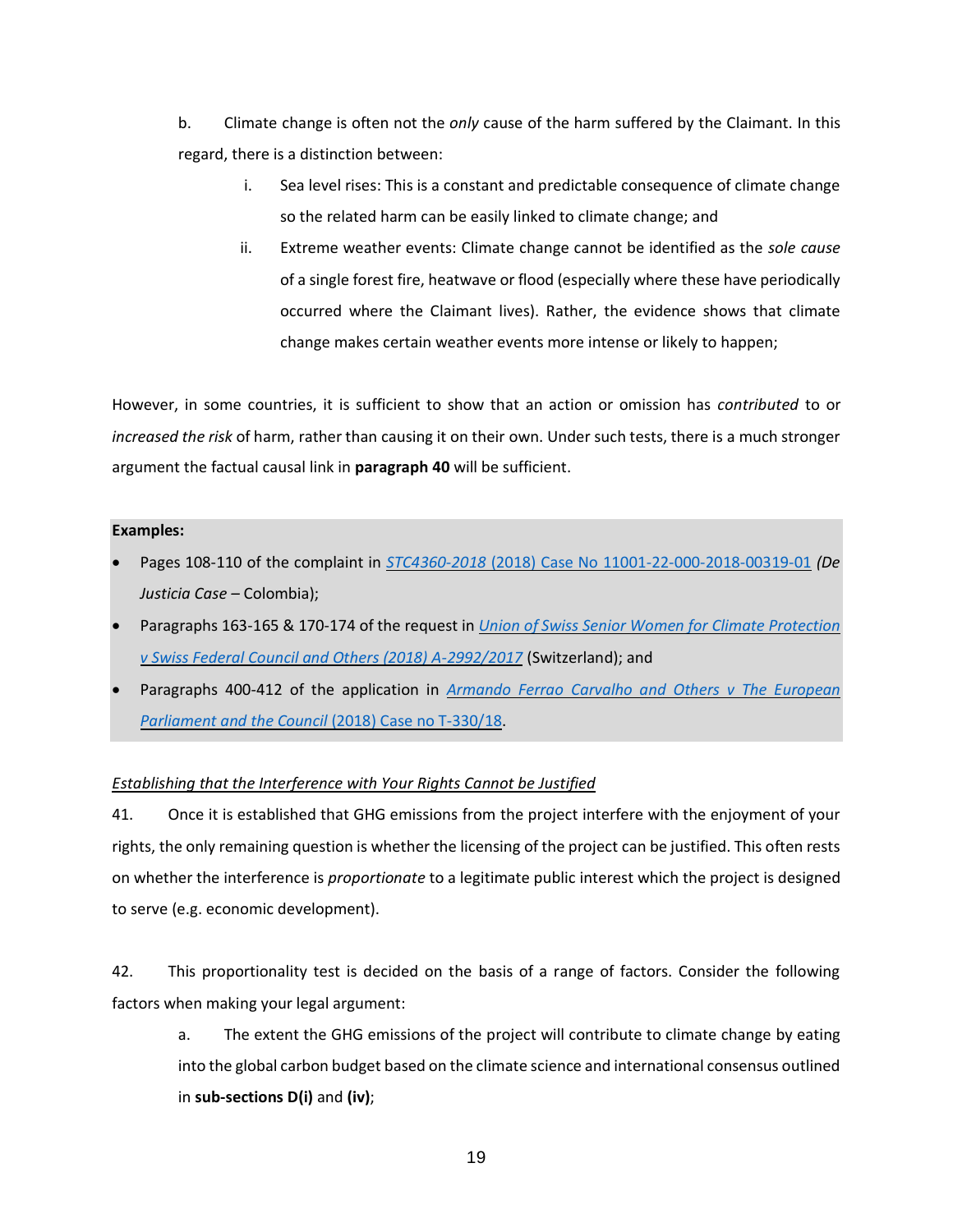b. The extent the GHG emissions of the project will be inconsistent with the climate change commitments the government has made (**sub-section D(ii)**;

c. The severity of the impacts that climate change has had or will have on the Claimant (**subsection D(v)**);

d. The State's knowledge of climate risks and the foreseeability of the harm to the Claimant (**sub-section D(ii)** and **(iv)**);

e. The widespread nature of the threats posed by climate change in your country as a whole **(sub-section D(v)**);

f. The level of development of your State and its related ability to transfer away from fossil fuel consumption/production;

g. The existence of feasible alternatives to the project which could achieve comparable economic results; and

h. The quality of the process which led to the licensing of the project (**sub-section D(iii)**).

### **Examples:**

- Page 40 of the Writ of Summons in *[Greenpeace Nordic and Nature and Youth v Ministry of Petroleum](http://blogs2.law.columbia.edu/climate-change-litigation/wp-content/uploads/sites/16/non-us-case-documents/2016/20161018_18-060499ASD-BORG03_petition.pdf)  and Energy* [\(2018\) 16-166674TV1-OTIR/06;](http://blogs2.law.columbia.edu/climate-change-litigation/wp-content/uploads/sites/16/non-us-case-documents/2016/20161018_18-060499ASD-BORG03_petition.pdf) and
- Paragraphs 248-257 of the summons in *[Urgenda Foundation v Kingdom of the Netherlands](https://www.urgenda.nl/documents/FINAL-DRAFT-Translation-Summons-in-case-Urgenda-v-Dutch-State-v.25.06.10.pdf)* (2018) [ECLI:NL:GHDHA:2018:2610.](https://www.urgenda.nl/documents/FINAL-DRAFT-Translation-Summons-in-case-Urgenda-v-Dutch-State-v.25.06.10.pdf)

# <span id="page-19-0"></span>**ii. Illegality (Unlawfulness or Ultra Vires)**

43. Where there is a law in your country which sets limits or conditions on the government's powers when it comes to infrastructure or energy policy but the government acts outside those limits, its act can be challenged. For example:

a. If there is a law in your country which requires the government to seek parliamentary approval, public participation or hold an environmental impact assessment before licensing a project, the project can be challenged if the government does not abide by the above limits/conditions; and

b. If there is a law which sets a mitigation target for the government (i.e. that it must reduce GHG emissions by a certain amount by a certain year) and you can show that the GHG emissions of the project will be inconsistent with this target, the licensing of the project could be considered unlawful on this basis.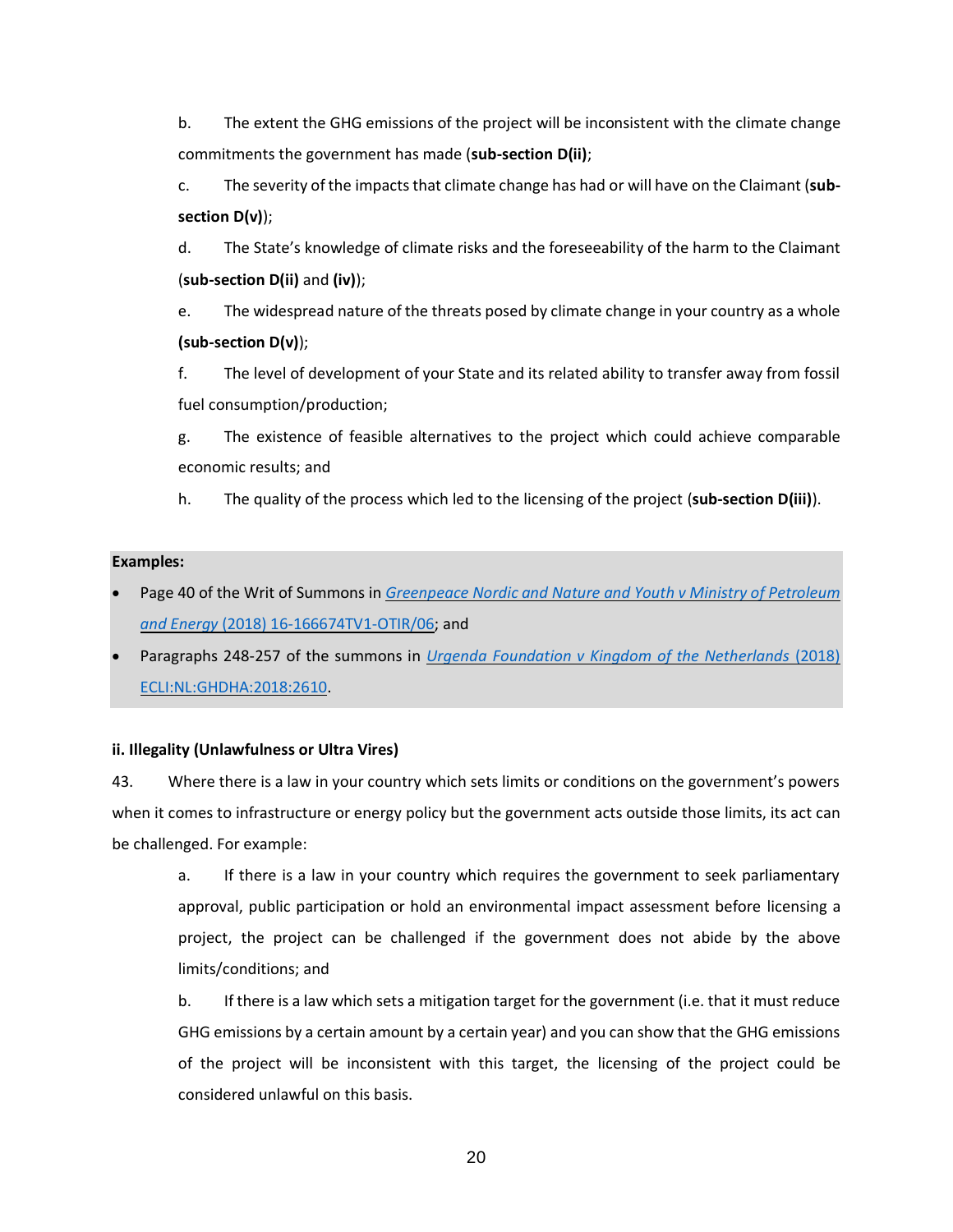### <span id="page-20-0"></span>**iii. Irrationality (Unreasonableness)**

44. In many countries, irrationality is a principle in which a decision of a public body can be challenged if it is so unreasonable that no reasonable decision-maker could have made the decision.

45. This is a very high threshold to reach but, in extreme cases, it could be argued that the licensing of a project was irrational because it was wholly and obviously incompatible with available climate science and the international consensus regarding climate change. To make this argument, highlight the same factors in **paragraph 42**.

### **Examples:**

- Paragraphs 190-204 of the statement of facts and grounds in *[Plan B Earth & Others v The Secretary of](http://blogs2.law.columbia.edu/climate-change-litigation/wp-content/uploads/sites/16/non-us-case-documents/2017/20171207_Claim-No.-CO162018_points-of-claim.pdf)  [State for Business, Energy and Industrial Strategy](http://blogs2.law.columbia.edu/climate-change-litigation/wp-content/uploads/sites/16/non-us-case-documents/2017/20171207_Claim-No.-CO162018_points-of-claim.pdf)* (UK); and
- Paragraph 97 of the statement of claim in *[Thompson v The Minister for Climate Change Issues](http://blogs2.law.columbia.edu/climate-change-litigation/wp-content/uploads/sites/16/non-us-case-documents/2015/20151110_2017-NZHC-733_complaint-1.pdf)* [2017] [NZHC 733](http://blogs2.law.columbia.edu/climate-change-litigation/wp-content/uploads/sites/16/non-us-case-documents/2015/20151110_2017-NZHC-733_complaint-1.pdf) (New Zealand).

### <span id="page-20-1"></span>**iv. Breach of the Public Trust Doctrine**

46. In some countries there is a legal doctrine called public trust which requires the government to take measures to protect the shared natural resources of the State. It can be argued that a government's licensing of a carbon intensive project violates the public trust because it demonstrates the government is damaging the shared natural resources of the State (which will be impacted by climate change). To make this argument:

- a. Highlight the national impacts of climate change (**sub-section D(v)**); and
- b. Highlight the contribution of the project to climate change (**sub-section D(iv)**).

### <span id="page-20-2"></span>F. REMEDIES SOUGHT

47. Briefly outline what you want the court to do if you win. For procedural challenges against infrastructural or extractive projects, this will likely involve:

- a. A court order demanding that the Defendant redo the licensing process with proper consideration of the climate impacts of the project;
- b. A court order demanding that the Defendant stops the implementation of the project;
- c. A court order quashing the licence and making it have no legal effect; or

21